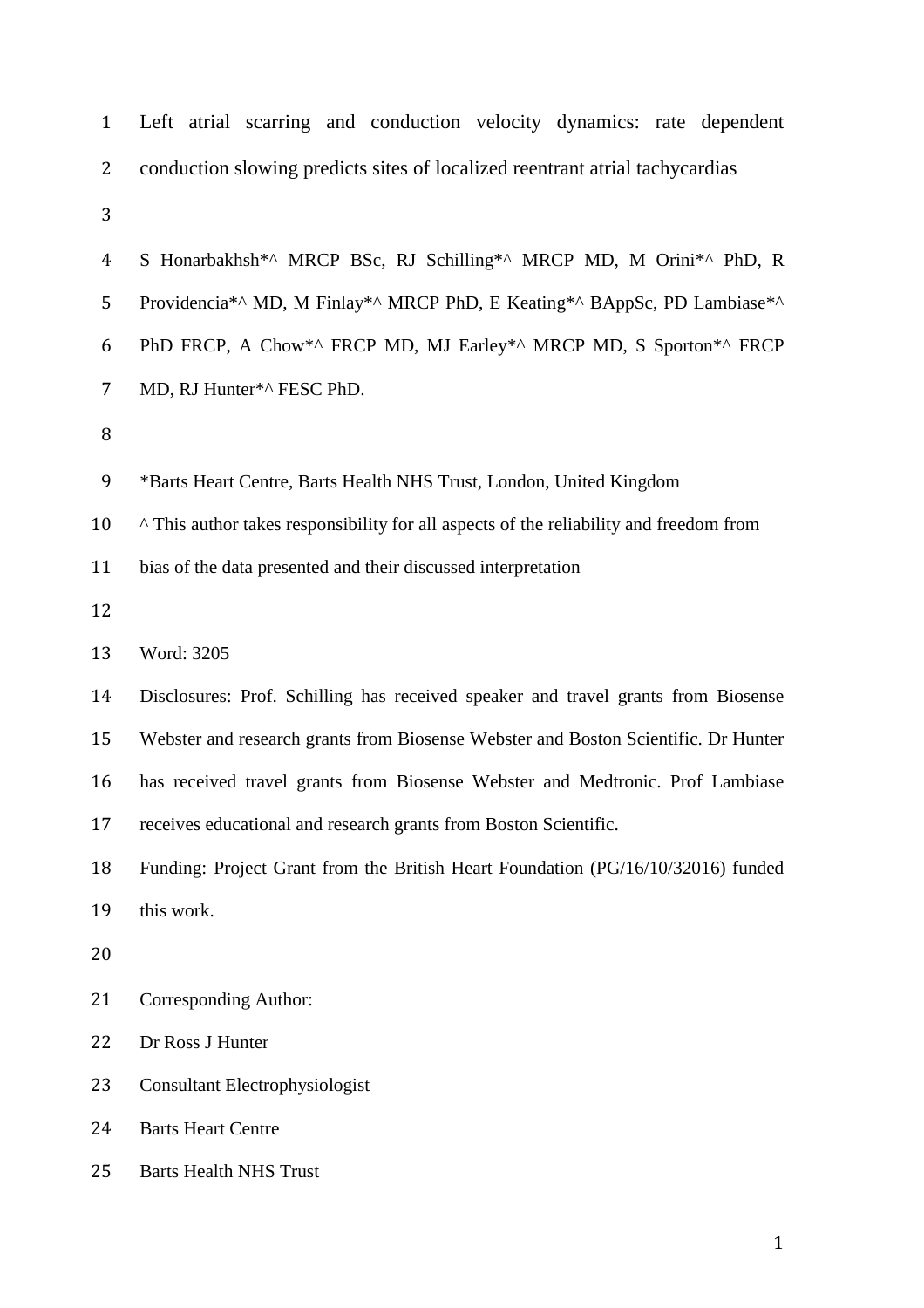- W.Smithfield
- EC1A 7BE
- Email: ross.hunter@bartshealth.nhs.uk
- 
- 29<br>30 Keywords: Conduction velocity, Conduction velocity heterogeneity, atrial
- tachycardia, structural remodeling, catheter ablation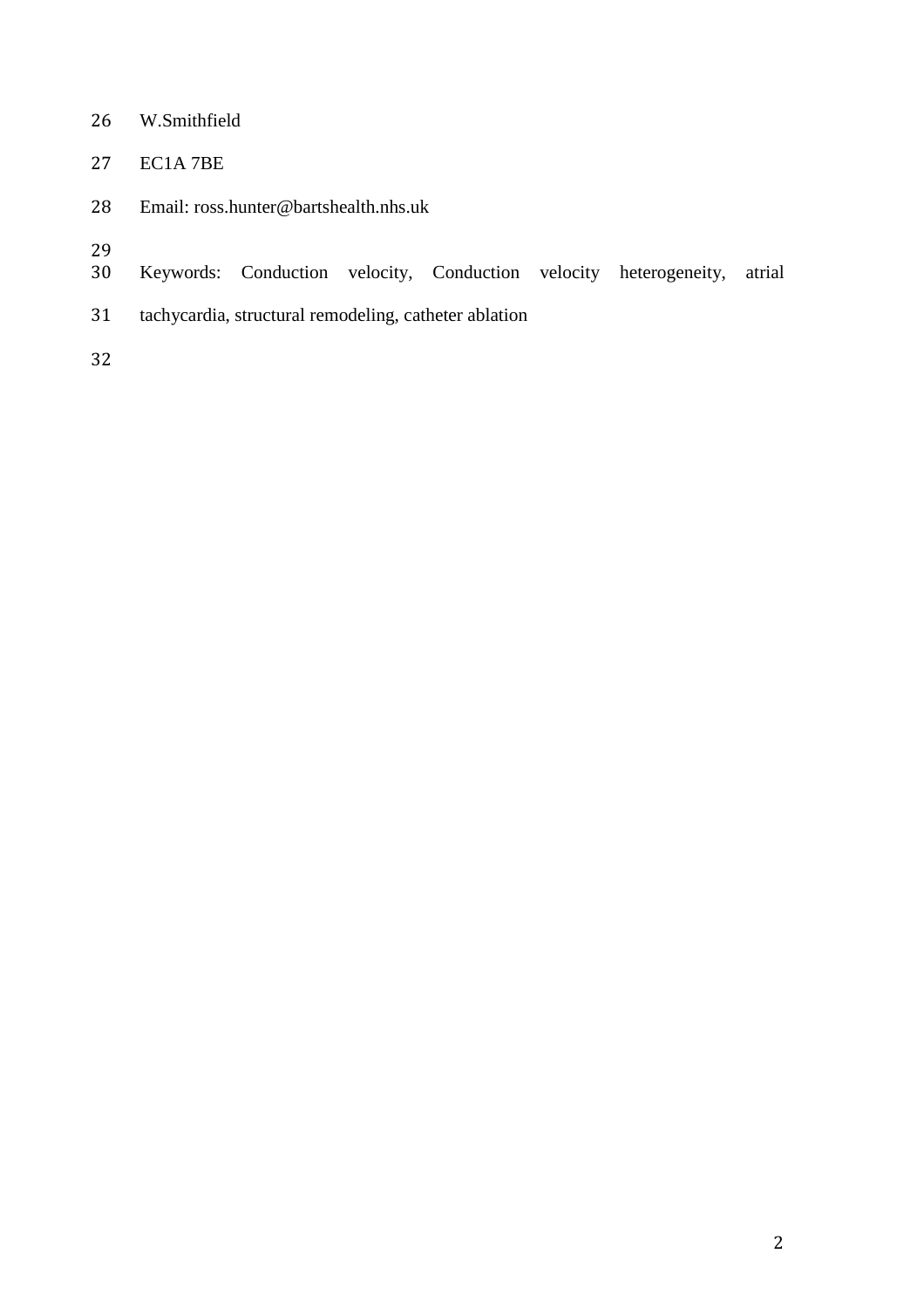ABSTRACT

 Background- Low voltage zones (LVZs) are associated with conduction velocity (CV) slowing. Rate-dependent CV slowing may play a role in reentry mechanisms.

 Methods- Patients undergoing catheter ablation for AT were enrolled. Aim was to assess the relationship between rate-dependent CV slowing and sites of localized reentrant atrial tachycardias (AT). On a bipolar voltage map regions were defined as non-LVZs [≥0.5mV], LVZs [0.2-0.5mV] and very-LVZs [<0.2mV]. Unipolar electrograms were recorded with a 64-pole basket catheter during uninterrupted atrial pacing at four pacing intervals (PIs) during sinus rhythm. CVs were measured between pole pairs along the wavefront path. Sites of rate-dependent CV slowing 44 were defined as exhibiting a reduction in CV between PI=600ms and 250ms of  $\geq$ 20% more than the mean CV reduction seen between these PIs for that voltage zone. Rate- dependent CV slowing sites were correlated to sites of localized reentrant ATs as confirmed with conventional mapping, entrainment and response to ablation.

 Results- Eighteen patients were included (63±10yrs). Mean CV at 600ms was 1.61±0.19m/s in non-LVZs, 1.09±0.15m/s in LVZs [0.2-0.5mV], and 0.73±0.12m/s in very-LVZs respectively (p<0.001). Rate-dependent CV slowing sites were 52 predominantly in LVZs [0.2-0.5mV] (74.4±10.3%; p<0.001). Localized reentrant ATs were mapped to these sites in 81.8% of cases (sensitivity 81.1%, 95%CI 48.2-97.8% and specificity 83.9%, 95%CI 81.8-86.0%). Macro-reentrant or focal ATs were not mapped to sites of rate-dependent CV slowing.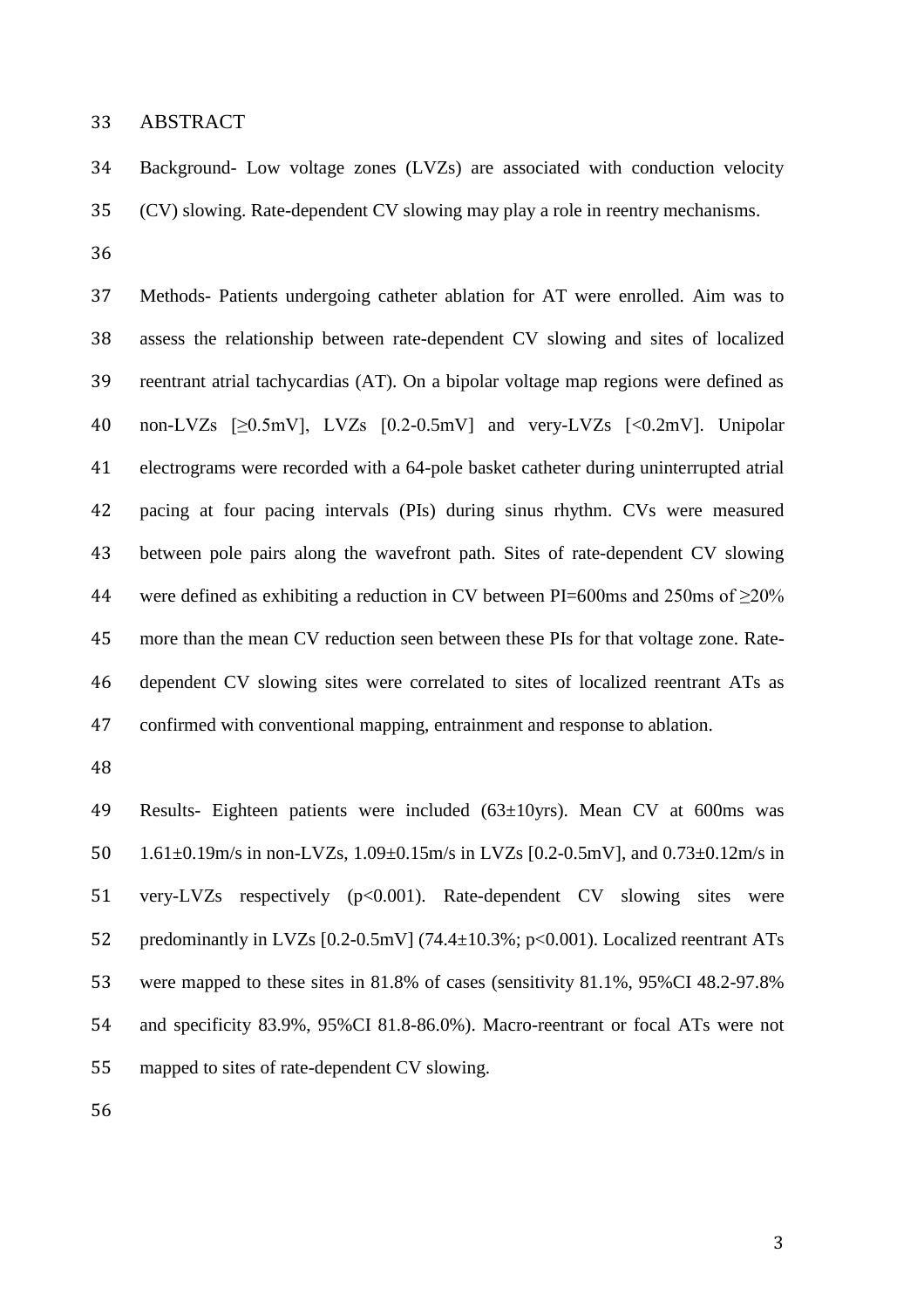- Conclusions- Rate-dependent CV slowing sites are predominantly confined to LVZs
- [0.2-0.5mV] and the resultant CV heterogeneity may promote reentry mechanisms.
- These may represent a novel adjunctive target for AT ablation.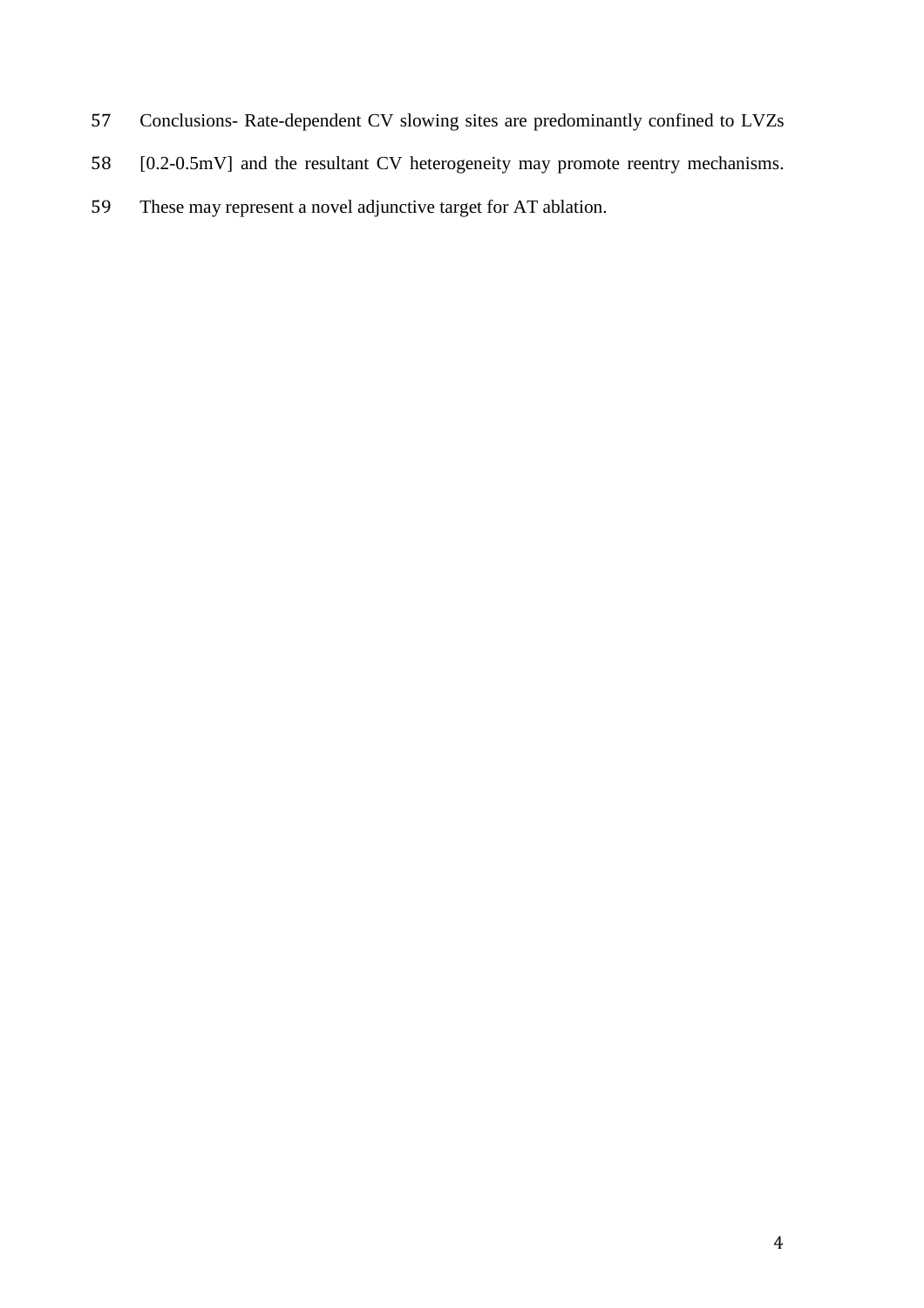#### INTRODUCTION

 Left atrial (LA) structural remodeling in the form of low voltage zones (LVZs) on bipolar voltage maps or late gadolinium enhancement on cardiac MRI is associated with lower local conduction velocity (CV) compared to healthy tissue (1-3). Changes in CV with rate, i.e. CV dynamics, are also influenced by the presence of structural remodeling whereby the rate-adaptation of CV is smaller and occurs at longer pacing intervals (PIs) (4, 5). These differences may contribute to reentry (5, 6). The presence of sites with marked CV slowing with increasing rate, i.e. rate-dependent CV slowing sites, are associated with the ability to induce AF (7) and correspond to sites of reentry initiation at AF onset (8).

 Atrial tachycardias (AT) are a significant problem, particularly following previous AF ablation. The atrial substrate is complex in this setting, involving both heterogeneous structural remodeling with additional scarring due to ablation which may be widespread and extensive. In this scenario there can often be multiple AT circuits and mapping can be hindered by difficulty detecting and timing low voltage fractionated electrograms. AT in this setting may rely on a zone of slow conduction (9), or simply revolve around a central core of dense scar (10). No attempt has ever been made to understand CV dynamics in the complex substrate of patients with ATs. We hypothesized that in a mixed group of patients with heterogeneous atrial scarring due to structural remodeling and/or previous ablation, abnormalities of CV dynamics could be defined that would predict sites of localized reentry. We aimed to define clinically relevant perturbations of CV dynamics in a practical way that might facilitate future development of a substrate modification strategy as an adjunct to conventional mapping and ablation for AT.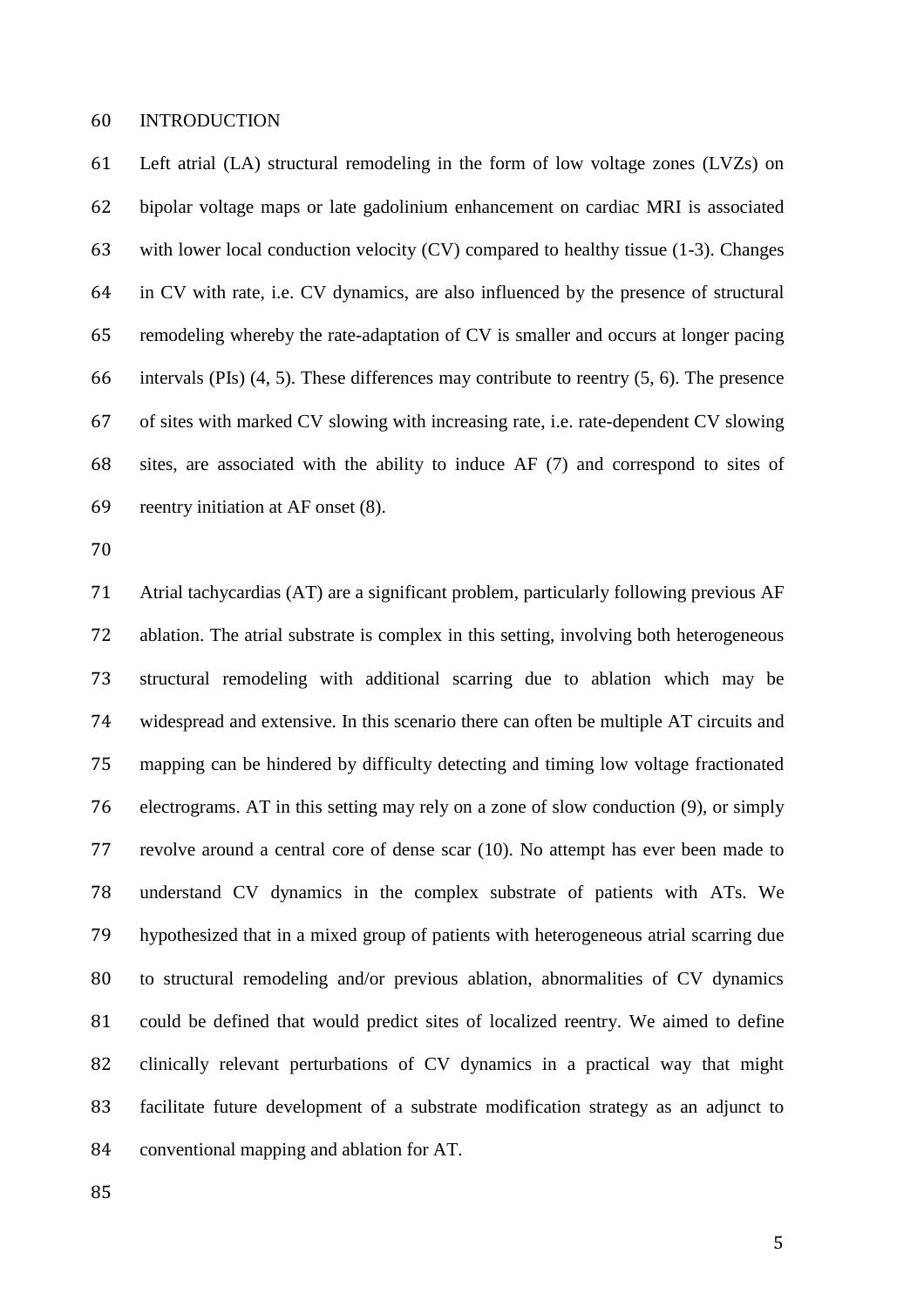METHOD

#### *i) Study design*

88 Patients undergoing catheter ablation for AT (de-novo or following AF ablation) were prospectively included in this study. All patients were in sinus rhythm at the start of 90 the case (following prior DC cardioversion  $+/-$  anti-arrhythmic drugs). All patients provided informed consent for their participation in this study. This study was approved by the UK Research Ethics Committee (London- Bloomsbury Research Ethics Committee, 16/LO/1379).

*ii) Electrophysiological mapping*

 Mapping was performed with the CARTOFINDER mapping system (CARTO, Biosense Webster, Inc, CA) (11-13, Supplemental Method).

 LA geometry and a high-density bipolar voltage map were created in sinus rhythm using a PentaRay® NAV catheter with 2-6-2mm electrode spacing (Biosense Webster, Inc, CA) (Supplemental Method). Non-LVZs were defined as sites with a 102 bipolar voltage of  $[\geq 0.5 \text{mV}]$ , LVZ was defined as  $[0.2-0.5 \text{mV}]$ , and very LVZ 103 (vLVZ) was defined as  $\left[ \langle 0.2 \text{mV} \right]$  (14-16). Bipolar voltages obtained at the pulmonary veins (PVs), mitral valve annulus and LA appendage (LAA) were excluded to allow for a mean bipolar voltage of the LA body only.

A 64-pole basket catheter (Constellation, Boston Scientific Ltd, Natick, MA or

FIRMap, Abbott, CA, USA) was used to record unipolar signals and was positioned

to achieve optimal coverage (17) (Supplemental Method).

*iii) Pacing procedure*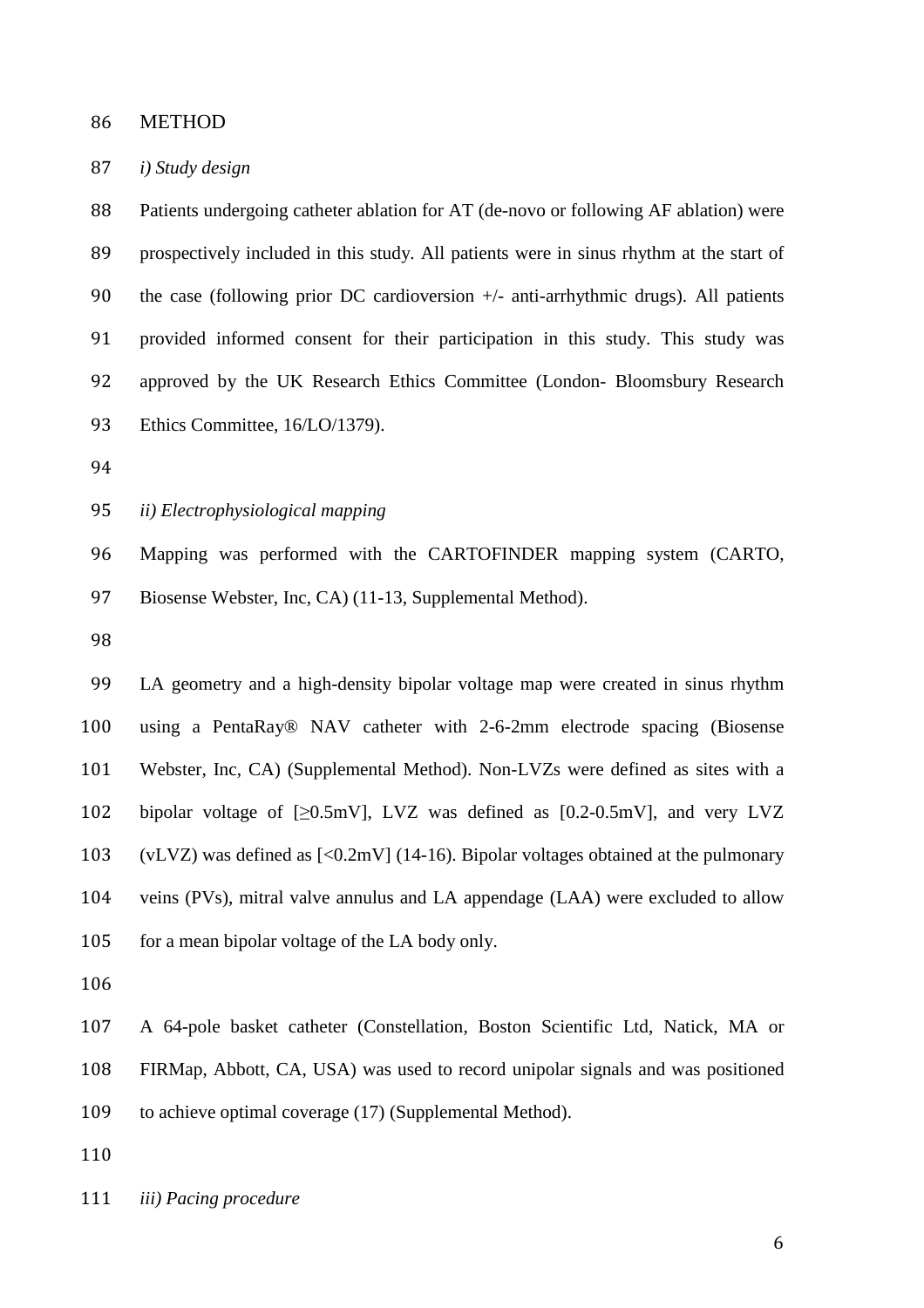Uninterrupted atrial pacing with the ablation catheter was performed in sinus rhythm from four sites in the LA: endocardial proximal and distal coronary sinus (CS), LA roof and LAA. This method was adapted from a previously published method (7). This was to ensure that wavefront propagations in different directions were achieved. At each site pacing was performed at four pacing intervals (PIs) (600ms, 450ms, 300ms, 250ms) for 30-seconds each. During the 30-seconds unipolar electrogram recording, a location point was also taken on CARTO3 to obtain 3D coordinates for each pole.

*iv) Local CVs* 

 Unipolar electrograms, electrode location and left atrial geometry data were imported into MATLAB (MathWorks, MA) and utilizing an automated custom written script each basket catheter electrode was paired to a neighboring electrode within a known geodesic distance. CV was assessed over a distance of 5-30mm with electrode pairs closer or further apart than this excluded from the analysis. Following this, only electrode pairs with adequate contact were included. Contact was defined as per previous study (17, 18) whereby electrodes that were <10mm from the geometry were defined as being in contact. The electrograms were then reviewed on the electrodes that were within 10mm of the geometry to ensure that electrograms were adequate for analysis. Following this, electrode pairs position was verified on the LA geometry. CV was measured only between electrode pairs oriented parallel to the direction of wavefront propagation as determined by manual review of propagation maps on CARTOFINDER, which has been previously validated in terms of demonstrating wavefront propagation (13). Further to this, the CARTOFINDER system has shown to accurately annotate atrial signals without inappropriate annotation on far-field ventricular signals (12, 13). This process was conducted for all four pacing sites and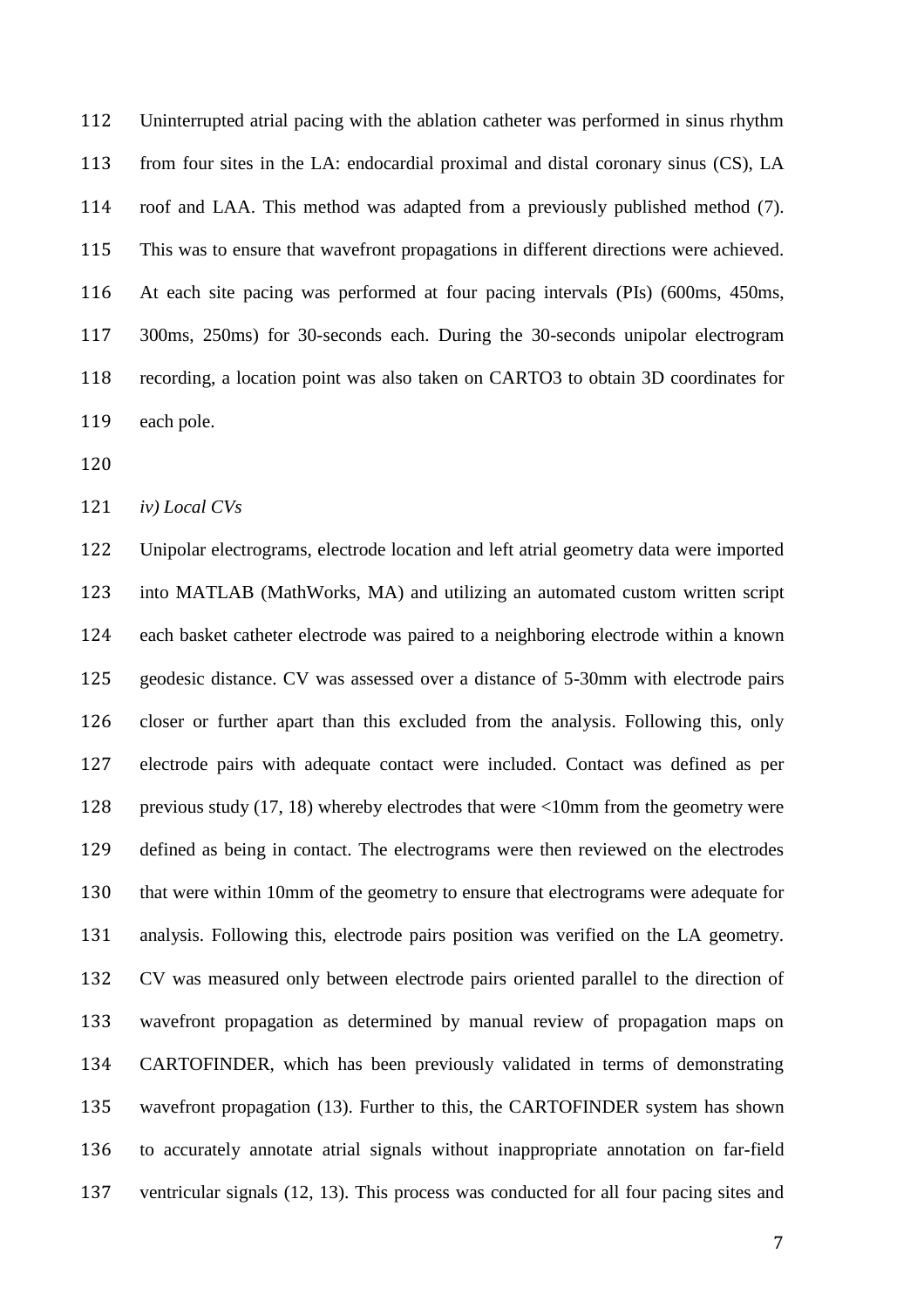PIs. To determine the CV, firstly the local activation time was calculated as the interval between the pacing spike and the steepest descent (peak negative dv/dt) in the unipolar electrogram. The last beat of the 30-second recording was used for this analysis. The CV between each electrode pair was defined as the geodesic distance between the electrodes divided by the activation time difference. CVs were expressed in m/s. Pairs that had an activation time difference of <1ms at 600ms PI were excluded as sites of simultaneous activation.

 An automated custom written script was used to ensure consistency between all CV measurements in all patients included in this study and to minimize the effect of human error. However, to assess the accuracy of the automated script we compared 50 CV measurements obtained manually with that obtained using the automated script.

## *v) CV heterogeneity and rate-dependent CV slowing*

 Using an automated MATLAB custom written script the position of the electrode pairs that were included in the analysis, were projected onto the LA geometry. The position of the bipolar voltage points taken with the PentaRay catheter was also projected on the same LA geometry. These points were considered within a 5mm band between the electrodes from which CV was assessed. The mean of these was taken as the local bipolar voltage along the path between each electrode pair (Supplemental Figure 1).

 Areas were then subdivided into non-LVZs, LVZs or vLVZs according to the mean bipolar voltage along the path. CV at each PI was compared in these three areas. Heterogeneity in CV dynamics was examined in these zones and sites of rate-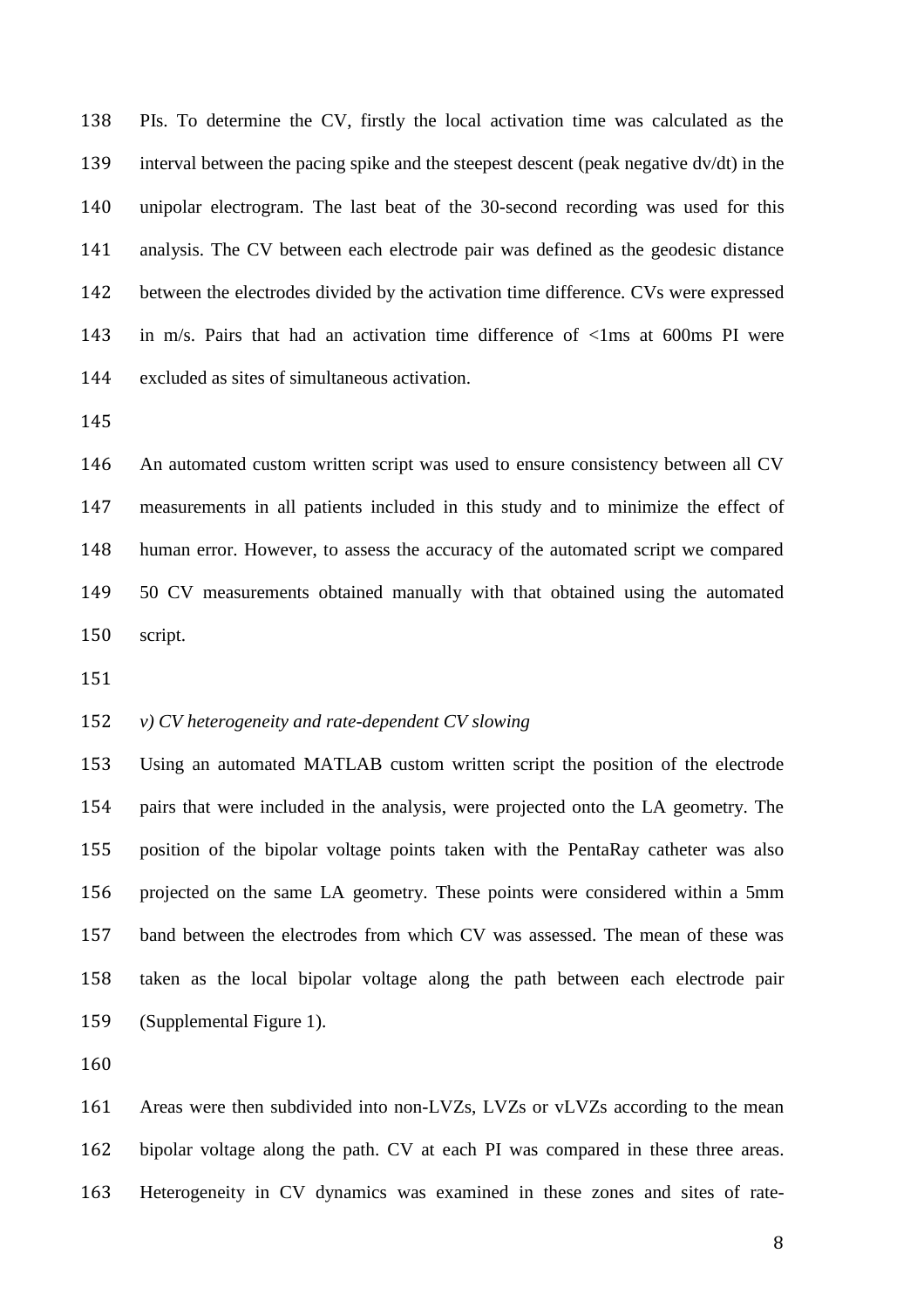dependent CV slowing were identified. These were defined as zones exhibiting a reduction in CV between PI=600ms and PI=250ms of ≥20% more than the mean CV reduction seen between these PIs for that voltage zone.

*vi) CV and ATs* 

 Arrhythmia was induced following the study protocol by burst atrial pacing from the CS starting at PI of 400ms, with a 10ms decrement until either arrhythmia was induced or reaching 200ms. If this did not induce the arrhythmia then this was repeated from elsewhere in the atria. ATs were mapped using the CARTOFINDER system as described previously (13). The AT mechanisms were confirmed with conventional local activation time (LAT) maps, entrainment and ablation response. Locations of reentrant ATs were correlated to sites of rate-dependent CV slowing. Following ablation of AT, attempts was made to induce further AT which were also mapped and ablated. The clinical end-point was non-inducibility of AT.

 We adopted a classification of ATs proposed previously (19). In brief, tachycardias were defined as (i) focal tachycardias which mapped to a discrete earliest point, (ii) macro-reentry whereby the entire cycle length (CL) can be mapped surrounding an anatomical obstacle, or (iii) localized reentry whereby the CL can be mapped to an 183 area of <2cm diameter.

*Statistical analysis*

 This was performed using SPSS (IBM SPSS Statistics, Version 25 IBM Corp, Armonk, NY, USA). Continuous variables are displayed as mean ± standard deviation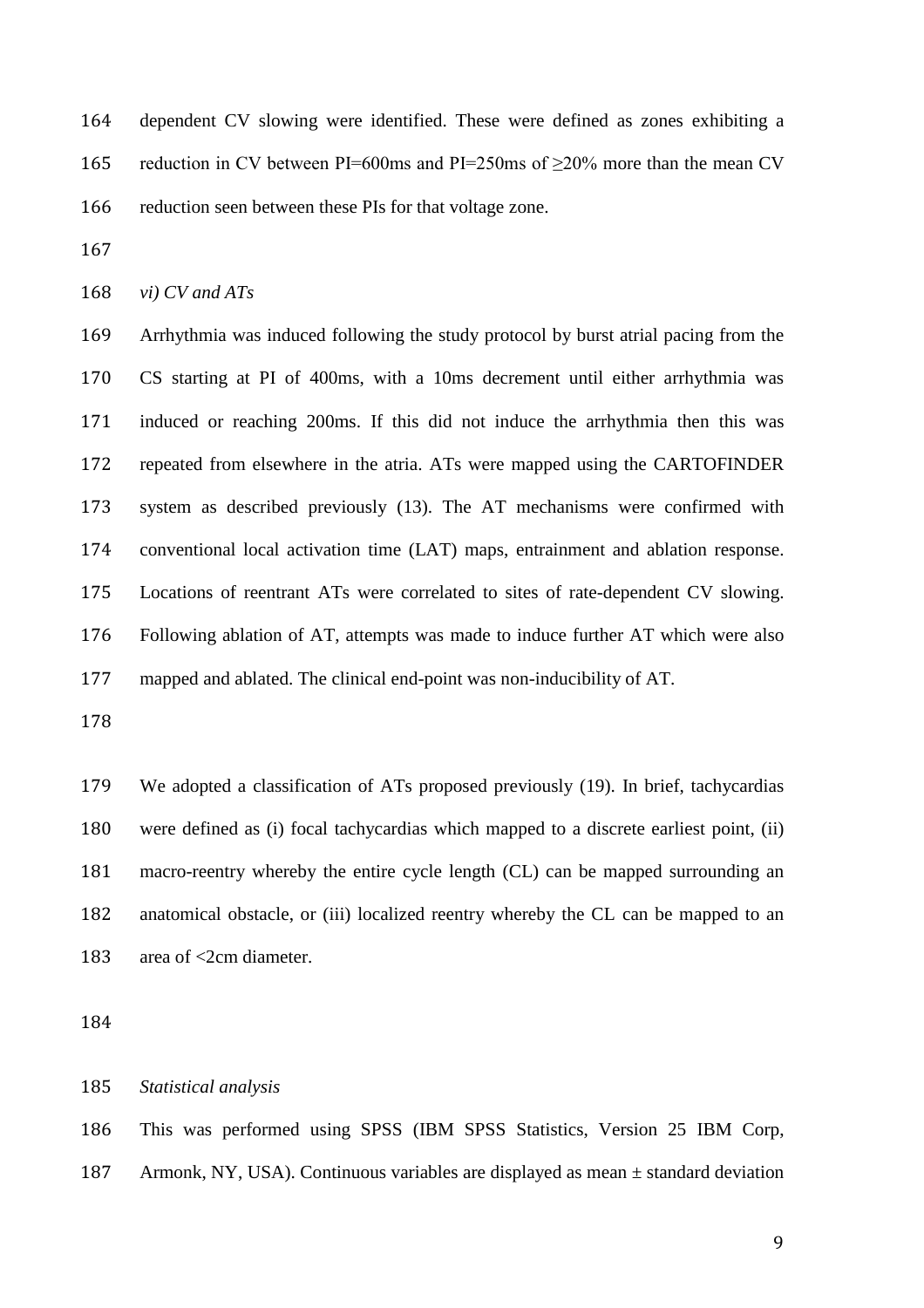(SD). Categorical variables are presented as a number and percentage. Chi-square was used for the comparison of nominal variables. The Student t-test, or its non- parametric equivalent, Mann-Whitney when appropriate, was used for comparison of continuous variables. ROC curves were performed to determine the association between different parameters and AT sites. P-value <0.05 were regarded as significant.

RESULTS

Eighteen patients were included in the (Supplemental Table 1).

#### *i) CV and Bipolar voltage*

 14,785 bipolar voltage points were taken with an average of 821±201 points per 200 patient, of which an average of  $402\pm181$  points were  $\langle 0.5 \text{ mV} (49\pm22\%)$ . The mean bipolar voltage was 0.43±0.16mV. LVZs occurred as islands or plaques each one 202 covering a minimum of 10% of the LA surface  $(27\pm16)$ %. LVZs predominantly affected the anterior (42%) and posterior wall (23%). The remainder included the 204 septum  $(16\%)$ , lateral wall  $(12\%)$  and roof  $(7\%)$ .

 CV was determined over a total of 4922 electrode pairs with a mean of 63.3±16.8 pairs for each activation sequence in each patient. The mean CV at PI of 600ms at non-LVZ [≥0.5mV] was 1.53±0.19 m/s, 1.14±0.15 m/s at LVZ [0.2-0.5mV] and 209 0.73 $\pm$ 0.13 m/s at vLVZ [<0.2mV]. There was a strong correlation between mean CV 210 and mean bipolar voltage  $(r_s=0.99, p<0.001;$  Supplemental Figure 2A) and proportion 211 of LVZs  $(r_s=0.97, p<0.001;$  Supplemental Figure 2B).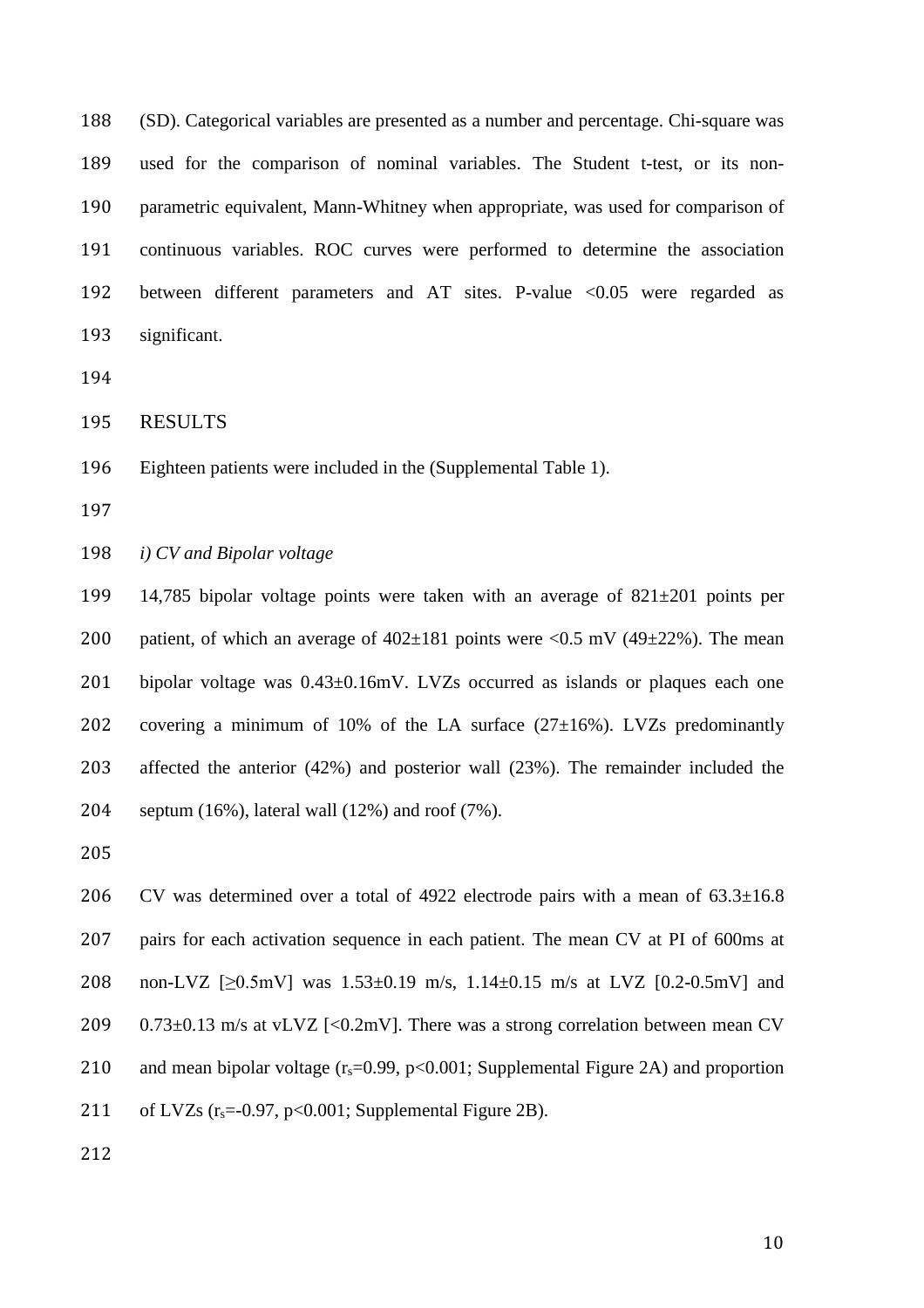213 There was a 98% consistency between the 50 CV measurements obtained using either 214 manual calculations or the automated custom written script.

- 215
- 216 *ii) CV dynamics and Bipolar voltage*

217 The CV change over the four PIs was different in the three voltage zones (Figure 1).

218 In non-LVZs  $[\geq 0.5 \text{mV}]$  the CV remained relatively stable until a significant reduction

219 was seen in the CV between PIs 300-250ms (0.588±0.082m/s; p<0.001). In LVZs

220 [0.2-0.5mV] the reduction in CV was continuous and progressive across reducing PIs,

221 with a significant reduction in the CV across all four PIs  $(0.094 \pm 0.06 \text{m/s}; \text{p} < 0.001)$ .

222 In vLVZs [<0.2mV] the CV curves remained relatively flat across the four PIs with a

223 total reduction in CV between  $600-250$ ms of  $0.01\pm0.008$ m/s (p=0.45).

224

#### 225 *iii) Relationship between rate-dependent CV slowing sites and bipolar voltage*

226 For each pacing location, a mean of 11.4±3.8 rate-dependent CV slowing sites were 227 observed per patient  $(22.7\pm6.0\%$  of sites sampled). The proportion of rate-dependent 228 CV slowing sites identified per patient was not dependent on whether the patient was 229 on an anti-arrhythmic drug or not  $(11.0\pm4.3 \text{ vs. } 11.6\pm3.4; \text{ p} = 0.76)$ . In relation to 230 voltage zones 74.4±10.3% of rate-dependent CV slowing sites were found in LVZs 231 [0.2-0.5mV] versus  $25.6\pm10.2\%$  in non-LVZs [>0.5 mV] and 0 $\pm$ 0% in vLVZ 232 [<0.2mV]; (p<0.001; Figure 2A). The percentage of measurements with rate-233 dependent CV slowing was  $17.2\pm3.1\%$  for LVZ [0.2-0.5mV],  $6.1\pm3.4\%$  in non-LVZs 234 [ $>0.5$ mV] and  $0\pm0\%$  for vLVZ [<0.2mV] ( $p<0.001$ ) (Figure 2B). Further to this, rate-235 dependent CV slowing sites were more prevalent in patients with a lower mean 236 bipolar voltage  $(r_s=0.96, p<0.001)$ . They were also more commonly mapped to the 237 anterior (44%) and posterior (20%) wall, which correlated to sites where LVZs were 238 more frequent.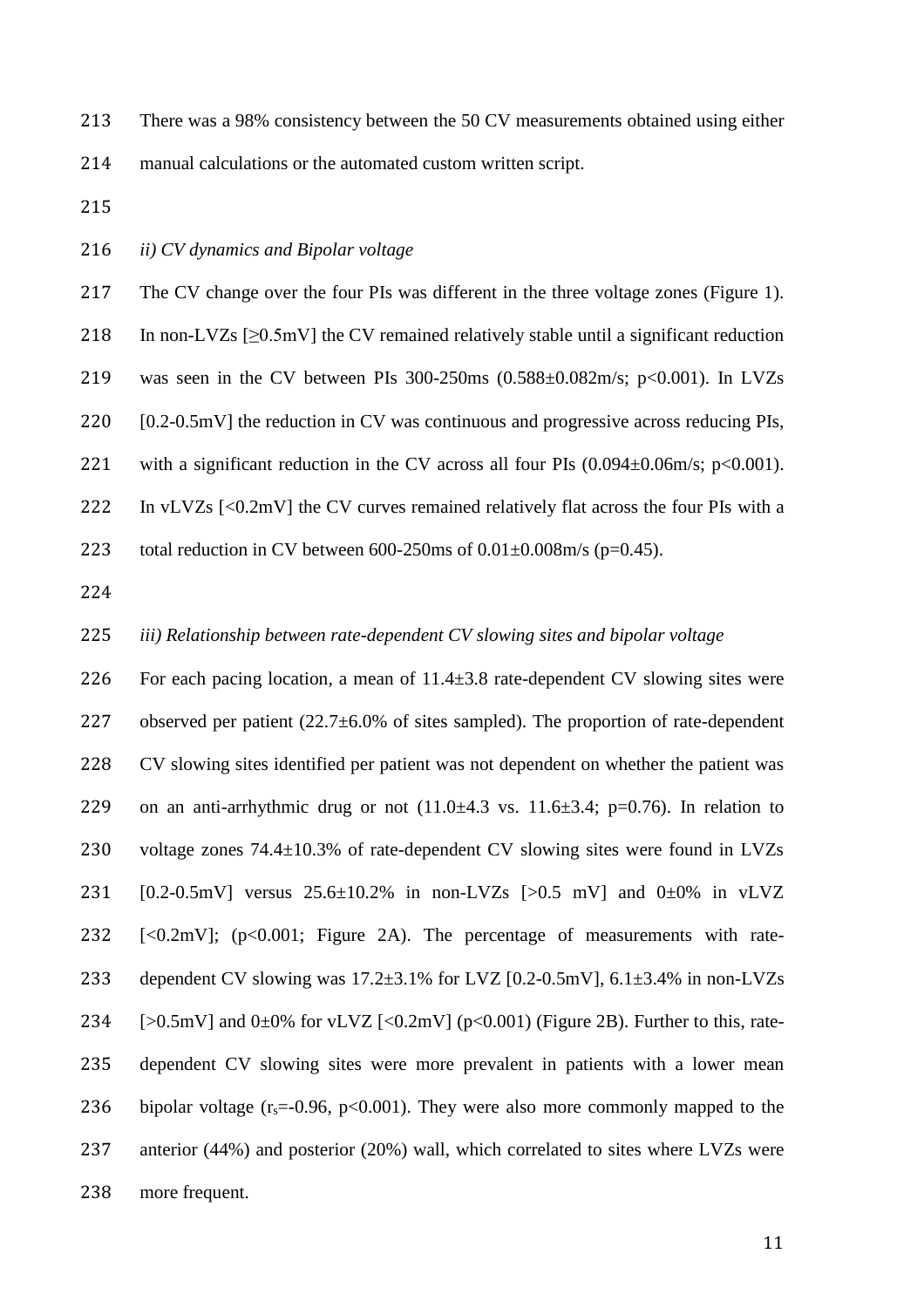| 240 | The rate-dependent CV slowing sites in LVZs were all in the LVZ range [0.2-0.5mV]           |
|-----|---------------------------------------------------------------------------------------------|
| 241 | and showed progressive decrease in CV over all four PIs (mean decrease in CV of             |
| 242 | $0.13\pm0.03$ m/s for each PI) resulting in broader curves (Figure 2C). The reduction in    |
| 243 | CV between PI of 600-250ms at these sites was $0.38\pm0.05$ m/s or a reduction in CV of     |
| 244 | $37.7\pm0.03\%$ . Since this reduction was progressive across PI in LVZ [0.2-0.5mV], this   |
| 245 | equated to a reduction in CV between PI 600-300ms of $0.22 \pm 0.03$ m/s at these sites, or |
| 246 | a reduction of $21.9 \pm 0.02\%$ .                                                          |
| 247 | However, rate-dependent CV slowing sites in non-LVZs behaved differently, with the          |
| 248 | greatest decrease in CV seen between PI of 300-250ms (mean decrease in CV of                |

- 249  $0.67\pm0.12$  m/s; p=0.001) with minimal change at longer PIs, resulting in a steeper curve (Figure 2C).
- 

### *iv) Relationship between rate-dependent CV slowing sites and ATs*

 In the 18 AT patients, 23 ATs were mapped and ablated (Supplemental Table 2). Of these, 12 were non-macro-reentrant ATs mapped to the LA in 10 patients and out of these 11 were sustained by a localized reentry mechanism and 1 was focal. Out of the 11 localized reentrant ATs 5 (45.5%) correlated to sites of previous AF ablation (2 at sites of previous roof line and 3 at sites of previous CFAE ablation).

Of the 11 LA localized reentrant ATs, 10 were mapped to sites of LVZ [0.2-0.5mV]

(91.9%) with a mean bipolar voltage of 0.28±0.11mV and 1 was mapped to a non-

LVZ. Nine were mapped to sites of rate-dependent CV slowing (81.8%) in LVZs

[0.2-0.5mV] (Figure 3A-C). In the one AT patient thought to have a truly focal

- mechanism this was mapped to an area of non-LVZs which was not associated with
- rate-dependent CV slowing.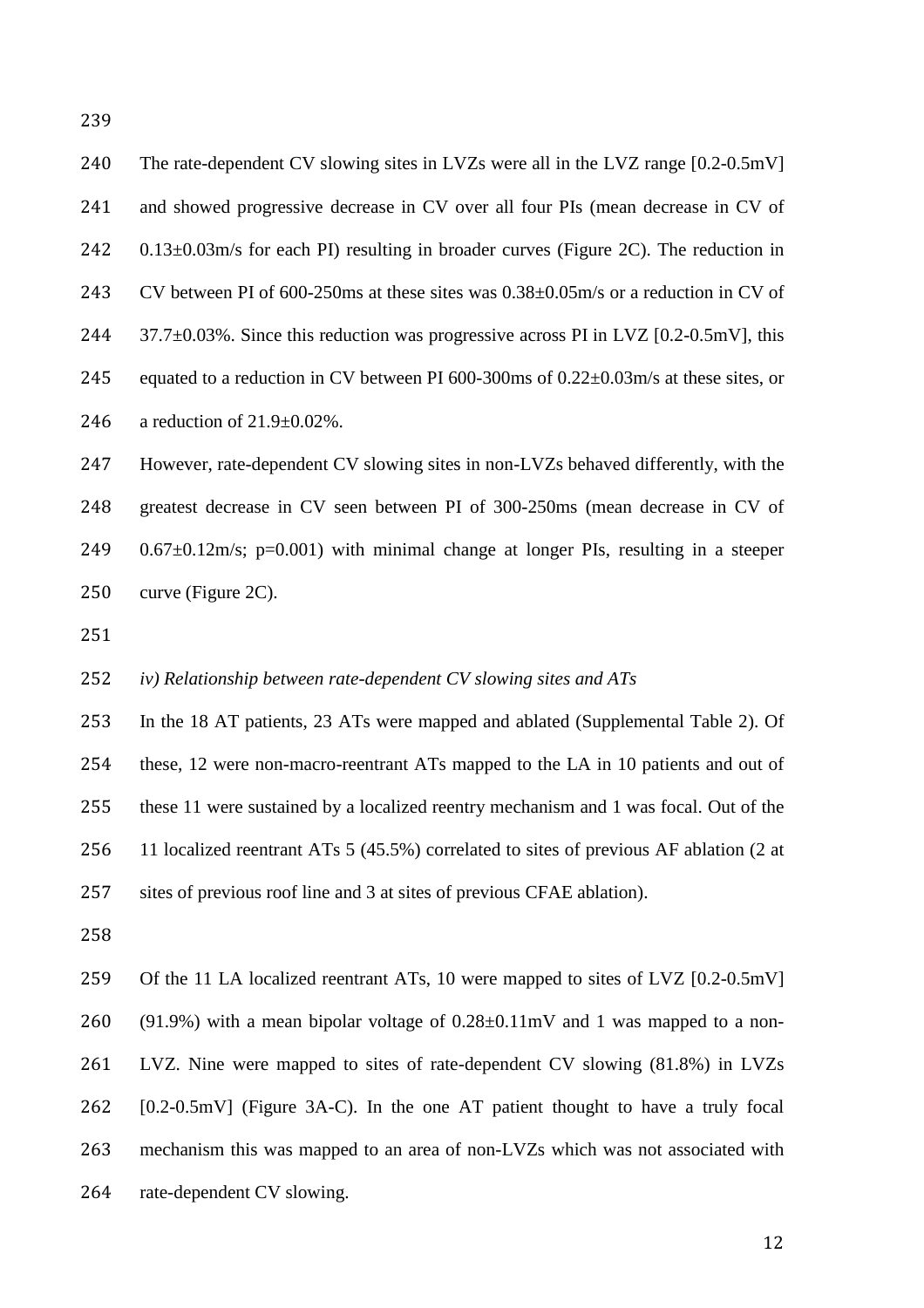LVZs predicted sites of localized reentrant AT with high sensitivity (90.9%, 95%CI 58.7-99.8%) but low specificity (36.1%, 95%CI 32.8-39.4%). Rate-dependent CV slowing sites showed a sensitivity and specificity of 81.8% (95%CI 48.2-97.87%) and 83.9% (95%CI 81.8-86.0%) for predicting sites of localized reentry. Heterogeneity in bipolar voltage within LVZs and the surface area of a LVZ were not

 strong predictors of localized reentry in LVZs. CV during pacing at 600ms was also not a strong predictor of localized reentry in LVZs. The percentage of CV measurements within an area of scar exhibiting rate-dependent CV slowing was the strongest predictor of localized reentry within LVZs (Table 1).

*Follow-up data*

During a follow-up of 16.6±2.5 months none of the patients had recurrence of AT.

#### DISCUSSION

 This is the first study to comprehensively investigate CV dynamics in the complex substrate of patients with AT. The CVs were proportional to voltage irrespective of the mixed etiology of the scarring. The CV dynamic curves were different across areas with different degrees of scarring: healthy tissue had CV slowing only at PI of 250ms, LVZs [0.2-0.5mV] had the curve shifted to the right showing significant slowing from 400ms, whereas vLVZs [<0.2mV] was very slow at 600ms and remained flat with little further slowing. Almost all localized reentrant AT were found in LVZs [0.2-0.5mV], however, these were sensitive for sites of localized reentry but not specific. Sites of rate-dependent CV slowing were both sensitive and specific for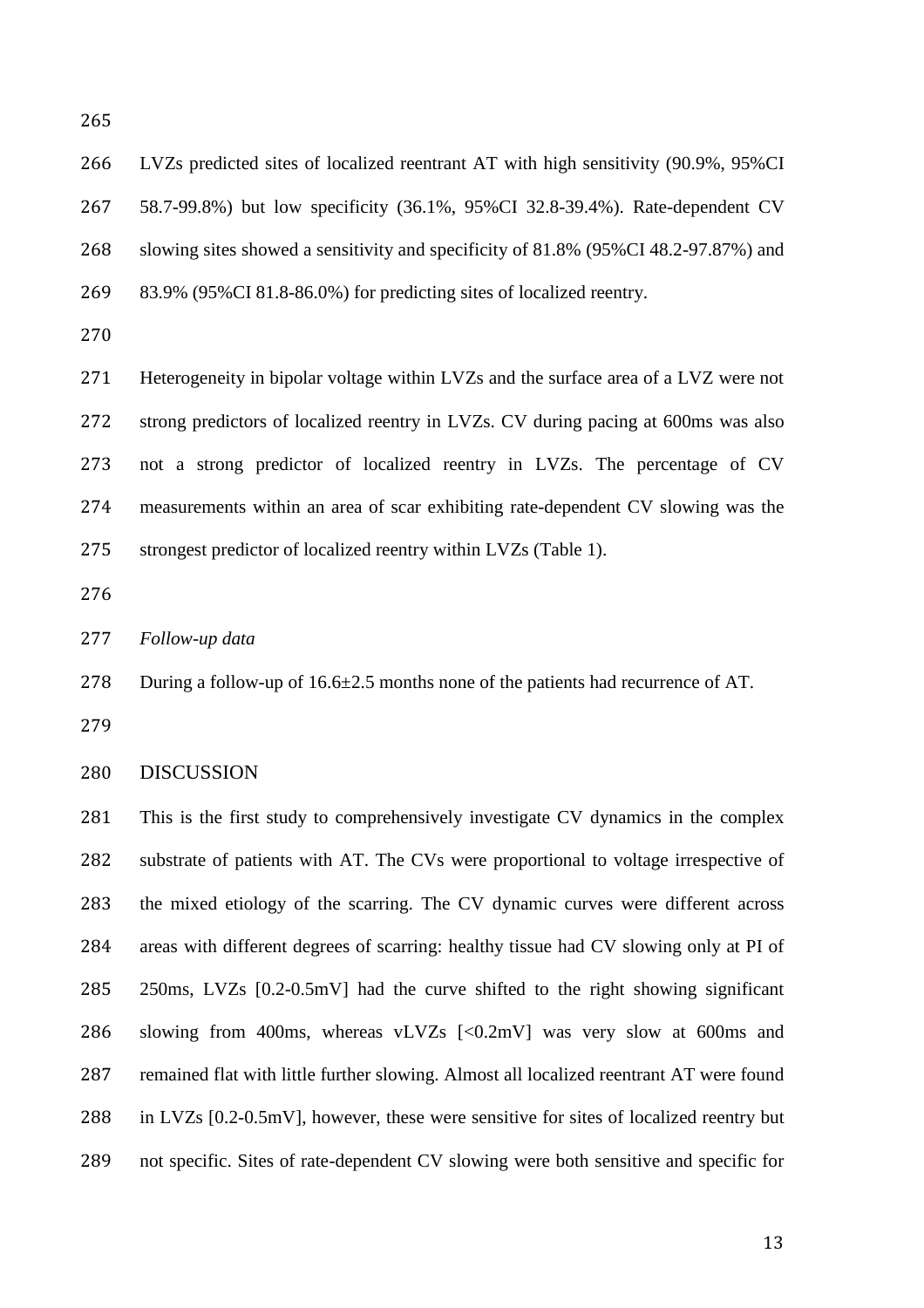sites of localized reentry causing AT. These rate-dependent CV slowing sites in LVZ [0.2-0.5mV] were evident when pacing at 300ms potentially allowing them to be identified with an abbreviated protocol by pacing at only 2 PIs (600ms and 300ms). ATs are a significant clinical problem and encountered frequently following AF ablation. Attempts to target drivers in AF have often reduced the proportion of patients with recurrent AF but often at the expense of more patients with recurrent AT instead (20, 21). AT due to localized reentry is a particular problem in this context with scarring caused by both remodeling and ablation lesions. This may allow slow conduction zones, or simply create a central core of dense scar around which wavefronts can revolve (9, 10). There is currently interest in targeting LVZs for AF as this may represent sites for reentry formation (22-24). This could be considered for AT, but areas of scarring are likely to be widespread. The feasibility of examining CV dynamics in the scarred LA of patients with AT has not been investigated previously and this may identify potential targets for a conservative substrate ablation strategy.

 A majority of the patients in this study had undergone prior ablation for AF, although none had panoramic mapping of drivers during these procedures. Of the 11 localized reentrant ATs 5 corresponded to sites of prior ablation. These sites may therefore relate to iatrogenic scarring, although it has been suggested that the mechanisms of some AT may overlap with those of drivers initially present in AF (25, 26).

*i) CV and Bipolar voltage* 

 LVZ were clustered in relatively large regions or 'islands' rather than scattered throughout the myocardium. The focal nature of this remodeling process has been observed previously (16, 27, 28), and enabled an accurate assessment of CV dynamics within these zones. The strong correlation between mean CV and both mean bipolar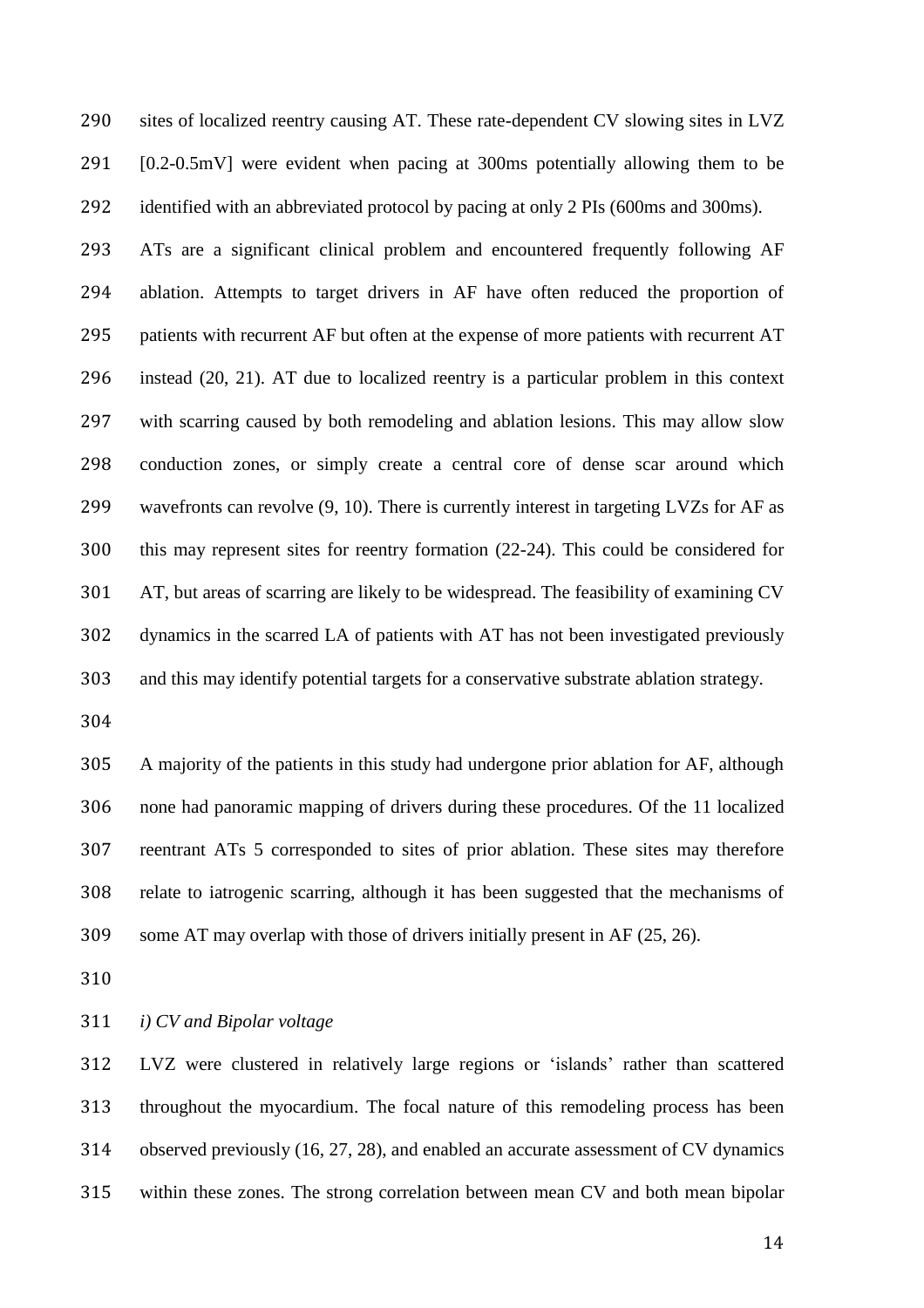voltage and the proportion of LVZs demonstrates a strong link between structural and electrical remodeling.

- 
- *ii) CV dynamics and bipolar voltage*

 The CV reduction over the four PIs differed markedly amongst the three voltage zones. In non-LVZs [≥0.5mV] the CV change was significant only between PI of 300-250ms whereby a steep reduction in CV was seen consistent with that seen in healthy myocardial tissue (5). CV dynamics were different in LVZs and furthermore differed significantly between LVZs [0.2-0.5mV] and vLVZs [<0.2mV]. Whilst in LVZs [0.2-0.5mV] CV started to reduce at a longer PI resulting in broad curves, in vLVZs [<0.2mV] there was minimal rate-adaptation seen with reducing PI resulting in flat CV curves. With structural remodeling there is replacement of myocardial tissue by fibrosis (8, 14), alteration in gap junction communication (29) and coupling of myocytes with fibroblasts (30). These phenomena may contribute to the slowing of conduction and altered CV dynamics curves seen in LVZs.

*iii) Relationship between rate-dependent CV slowing sites and bipolar voltage*

 There were a greater percentage of rate-dependent CV slowing sites in LVZs than non-LVZs with a direct correlation between the proportion of LVZs and the number of rate-dependent CV slowing sites identified. However, rate-dependent CV slowing 336 sites were limited to LVZs [0.2-0.5mV] with no sites identified in vLVZs [<0.2mV]. Thereby all LVZs do not play an equal mechanistic importance in CV dynamics. Rate-dependent CV slowing sites being limited to LVZs [0.2-0.5mV] is potentially as a result of the tissue being healthy enough to be capable of near normal CV at longer PIs (600ms), but is abnormal enough to reduce CV significantly with shorter PIs 341 ( $\leq 600$ ms). In contrast, the tissue in vLVZs  $\leq 0.2$ mV is markedly diseased and as a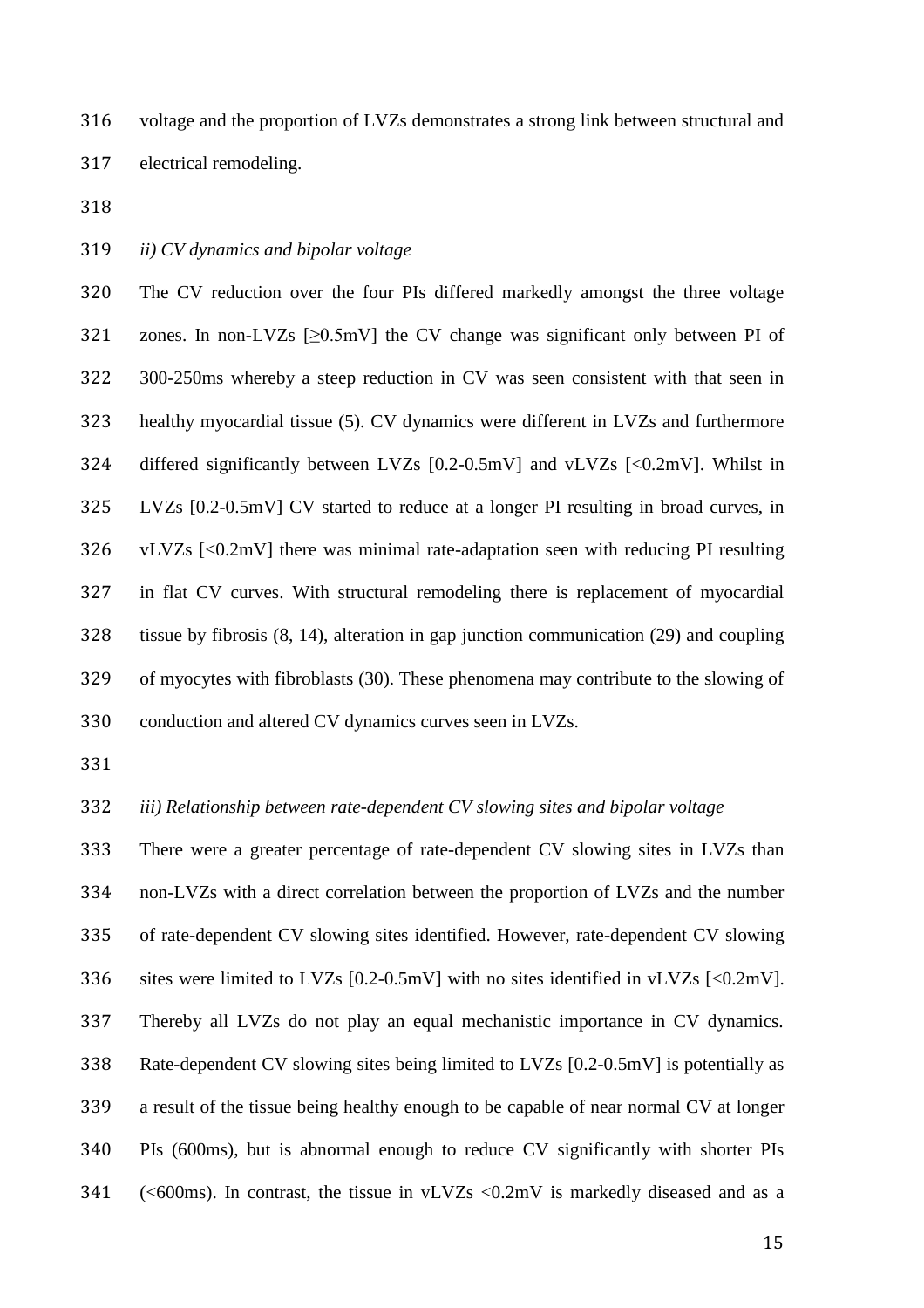result the CV at 600ms is already very slow and there is no rate-adaptation feasible resulting in no conduction reserve.

*iv) Relationship between rate-dependent CV slowing sites and ATs*

 The majority of the non-macro-reentrant ATs had a localized reentry mechanism rather than a focal mechanism, which is consistent with other reports in patients post AF ablation (31). These data suggest that rate-dependent CV slowing plays an important role in these reentry mechanisms, since a majority of the localized reentry ATs were mapped to these sites. The focal AT did not correlate with low voltage, slow CV or rate-dependent CV slowing, and hence other mechanisms are likely responsible for truly focal AT for example an automatic focus.

 Interestingly rate-dependent CV slowing sites were also identified in non-LVZs. It is unclear why areas with healthy endocardial voltage also demonstrate CV heterogeneity. As bipolar voltage map only allows the assessment of fibrosis/scar at an endocardial level it is possible that the presence of sub-endocardial or epicardial fibrosis results in the CV heterogeneity seen. The pattern of rate-dependent CV 359 slowing at non-LVZs  $[20.5 \text{mV}]$  was different to that seen at LVZs  $[0.2 - 0.5 \text{mV}]$  whereby the curves were steeper with the greatest change in CV seen between PI 350- 250ms whilst at LVZs [0.2-0.5mV] the change in CV was almost equally distributed across all four PIs resulting in broader CV dynamic curves. This difference can potentially explain the lack of mechanistic importance of the rate-dependent CV 364 slowing sites mapped to non-LVZs  $[\geq 0.5 \text{mV}]$  as supported by no localized reentrant ATs having been mapped to these sites. It has been shown that sites with a broad CV dynamics curve have an alteration in activation vector and arcing with accelerated rates which may reflect rate-dependent conduction block in certain directions (7)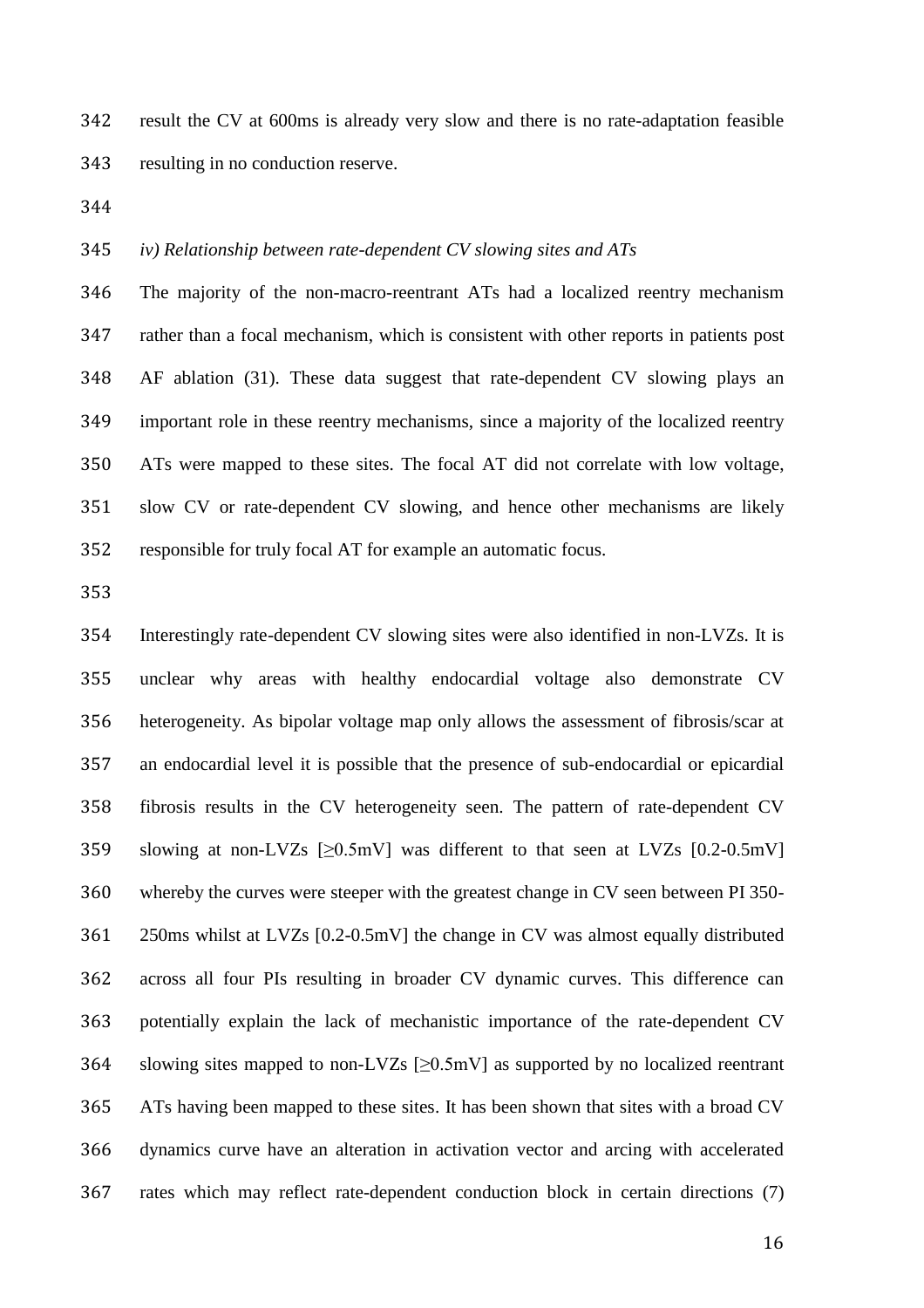which may promote initiation of reentry (32). Further to this, the lack of mechanistic importance of rate-dependent CV slowing in non-LVZs could be because the fibrosis/scar needs to be transmural to effectively promote reentry.

 The data from this feasibility study outlines a potential rationale for a substrate modification strategy as an adjunct to conventional mapping and ablation for AT. Discerning sites with rate-dependent CV slowing appears feasible, and targeting such areas only in LVZs [0.2-0.5mV] would be conservative in terms of the amount of ablation required and may reduce the potential for subsequent localized reentry. These data suggest that a pragmatic protocol might be to focus assessment of LVZs [0.2- 0.5mV], that pacing from a single site is sufficient, and that pacing at only 2 CL (600ms and 300ms) ought to be sufficient looking for a reduction in CV of 0.22±0.03m/s or 21.9±0.02%. A more focused pacing protocol focusing on areas of low voltage may allow assessment of CV using other multipolar catheters. High density mapping of such areas may offer further insights into CV dynamics in these regions. It is possible that imaging of scar using techniques such as MRI may help to characterize such sites and facilitate their identification.

#### *Limitations*

 One of the study limitations is the small patient numbers. This was overcome to some extent through assessing CV between more than 4000 electrode pairs to allow regional analysis of multiple LVZs in each patient. LA coverage achieved with the basket catheter is limited and as a result the number of rate-dependent CV slowing sites is inevitably underestimated. There was no apparent effect of the pacing site on the CV measured. However, the impact of fiber orientation and anisotropic effect on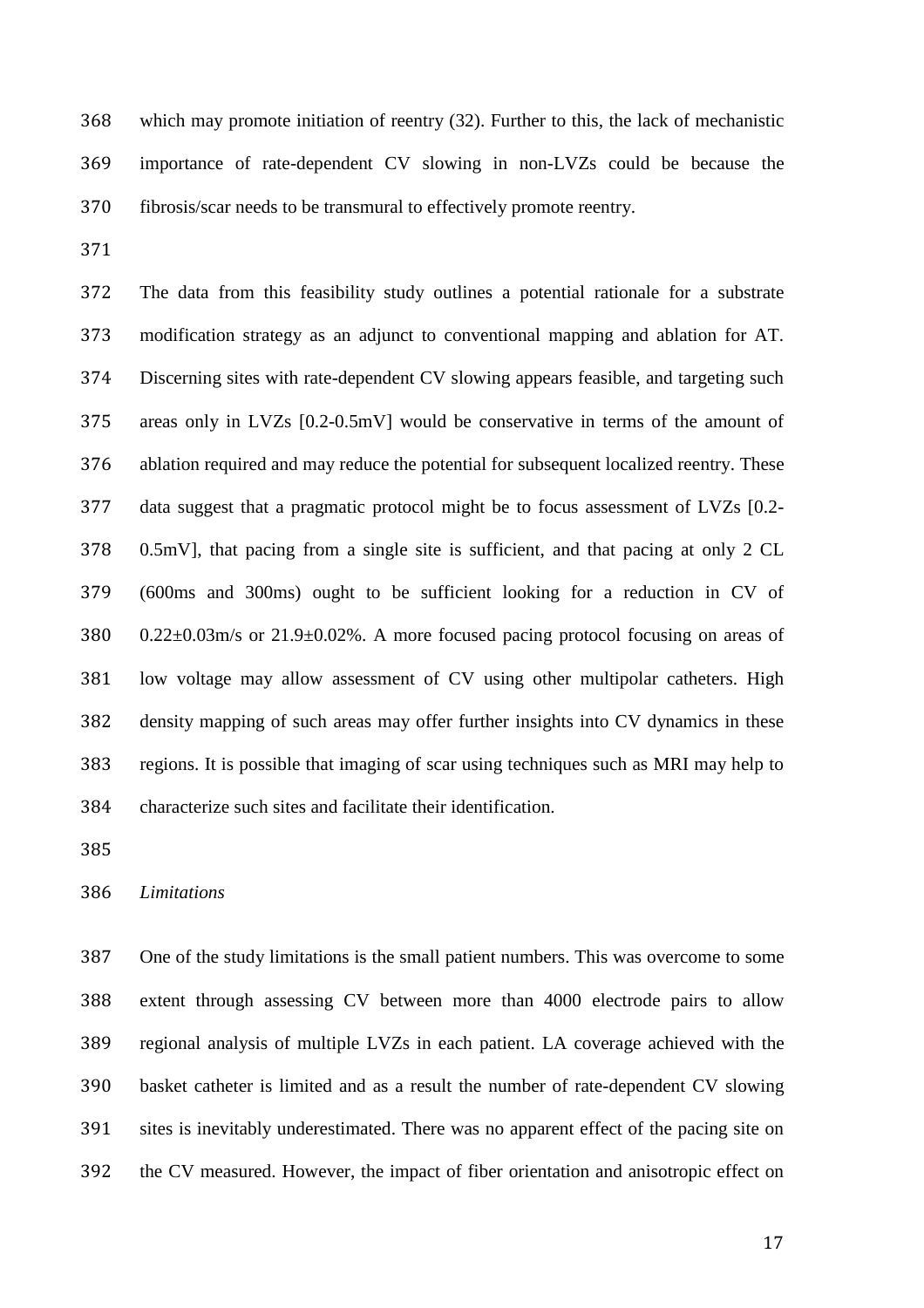CV was not directly assessed in this study. Assessment of CV over much smaller areas and use of novel methods to assess fiber orientation (33) may allow this to be explored further.

#### CONCLUSIONS

 Despite the heterogeneous nature of LA scarring in patients with AT and the practical limitations to assessing CV *in-vivo*, there is a clear relationship between voltage and CV with distinct patterns in CV dynamics at different voltage zones. Localized reentrant AT occurred almost exclusively in LVZs [0.2-0.5mV] which were sensitive but not specific in predicting these sites. Rate-dependent CV slowing sites was both sensitive and specific for predicting reentry sites. It may be practical to identify these sites with relatively simple and pragmatic pacing protocols. Rate-dependent CV slowing sites in LVZs [0.2-0.5mV] may represent a novel potential target for patients with AT.

## FUNDING

Project Grant from the British Heart Foundation (PG/16/10/32016) funded this work.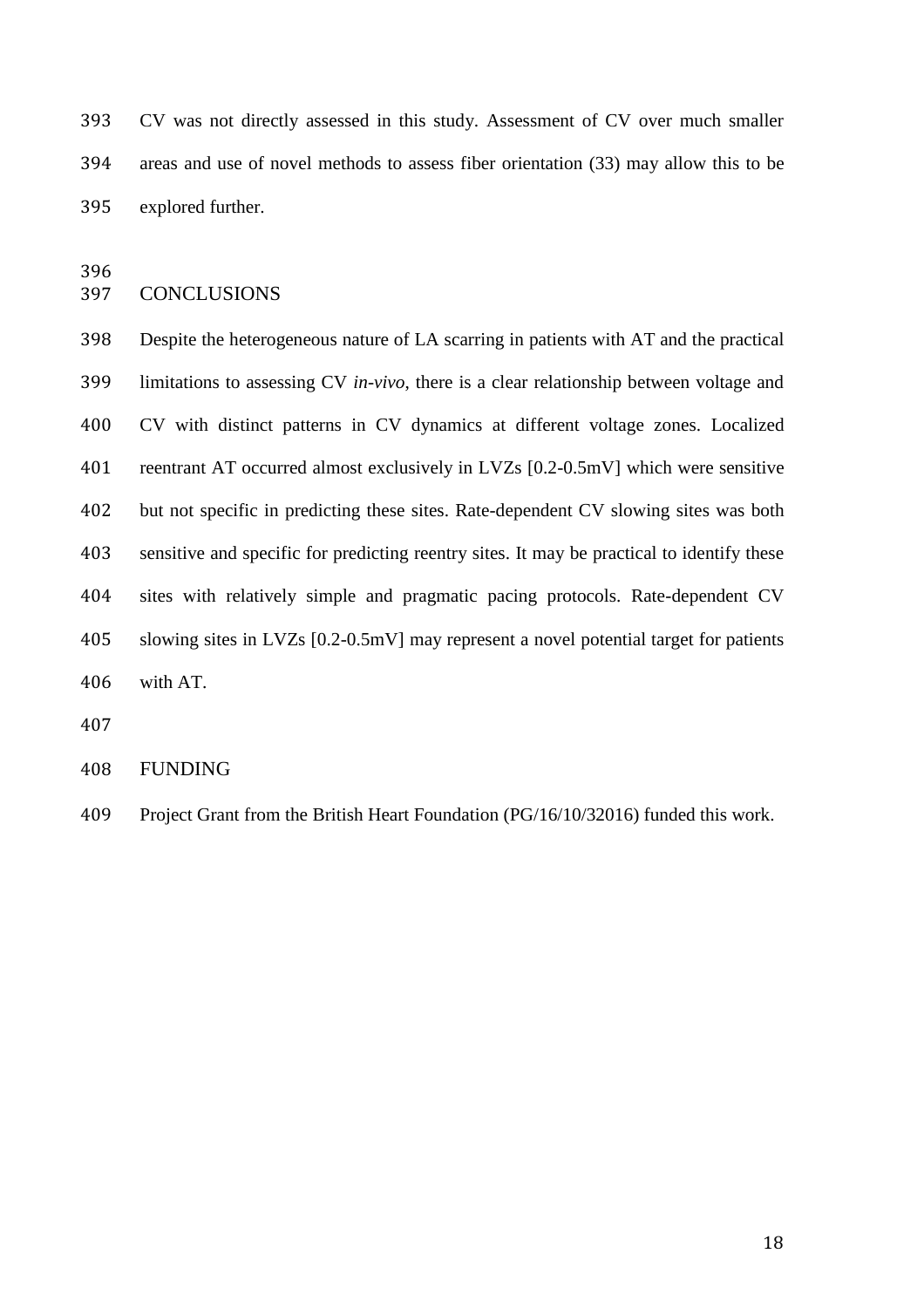#### REFERENCES

- 1. Miyamoto K, Tsuchiya T, Narita S, Yamaguchi T, Nagamoto Y, Ando S, Hayashida K, Tanioka Y, Takahashi N. Bipolar electrogram amplitudes in the left atrium are related to local conduction velocity in patients with atrial fibrillation. Europace 2009;11:1597-1605.
- 2. Viles-Gonzalez JF, Gomes A, Miller MA, Dukkipati SR, Koruth JS, Eggert C, Coffey J, Reddy VY, d'Avilla A. Areas with complex fractionated atrial electrograms recorded after pulmonary vein isolation represent normal voltage and conduction velocity in sinus rhythm. Europace 2013;15:339-46.
- 3. Fukumoto K, Habibi M, Ipek EG, et al. Association of local left atrial conduction velocity with late gadolinium enhancement on cardiac magnetic resonance in patients with atrial fibrillation. Circ Arrhythm Electrophysiol 2016;9:e002897.
- 4. Koller ML, Maier SK, Gelzer AR, Bauer WR, Meesmann M, Gilmour RF Jr. Altered dynamics of action potential restitution and alternans in humans with structural heart disease. Circulation 2005;112:1542-8.
- 5. Bian W & Tung L. Structure-related initiation of re-entry by rapid pacing in monolayers of cardiac cells. Circulation Research 2006;98:e29-e38.
- 6. Qu Z, Garfinkel A, Chen PS, Weiss JN. Mechanisms of discordant alternans and induction of re-entry in stimulated cardiac tissue. Circulation 2000;102:1664-70.
- 7. Lalani GG, Schricker A, Gibson M, Rostamian A, Krummen DE, Narayan SM. Atrial conduction slows immediately before the onset of human atrial fibrillation: a bi-atrial contact mapping study of transitions to atrial fibrillation. J Am Coll Cardiol 2012;59:595-606.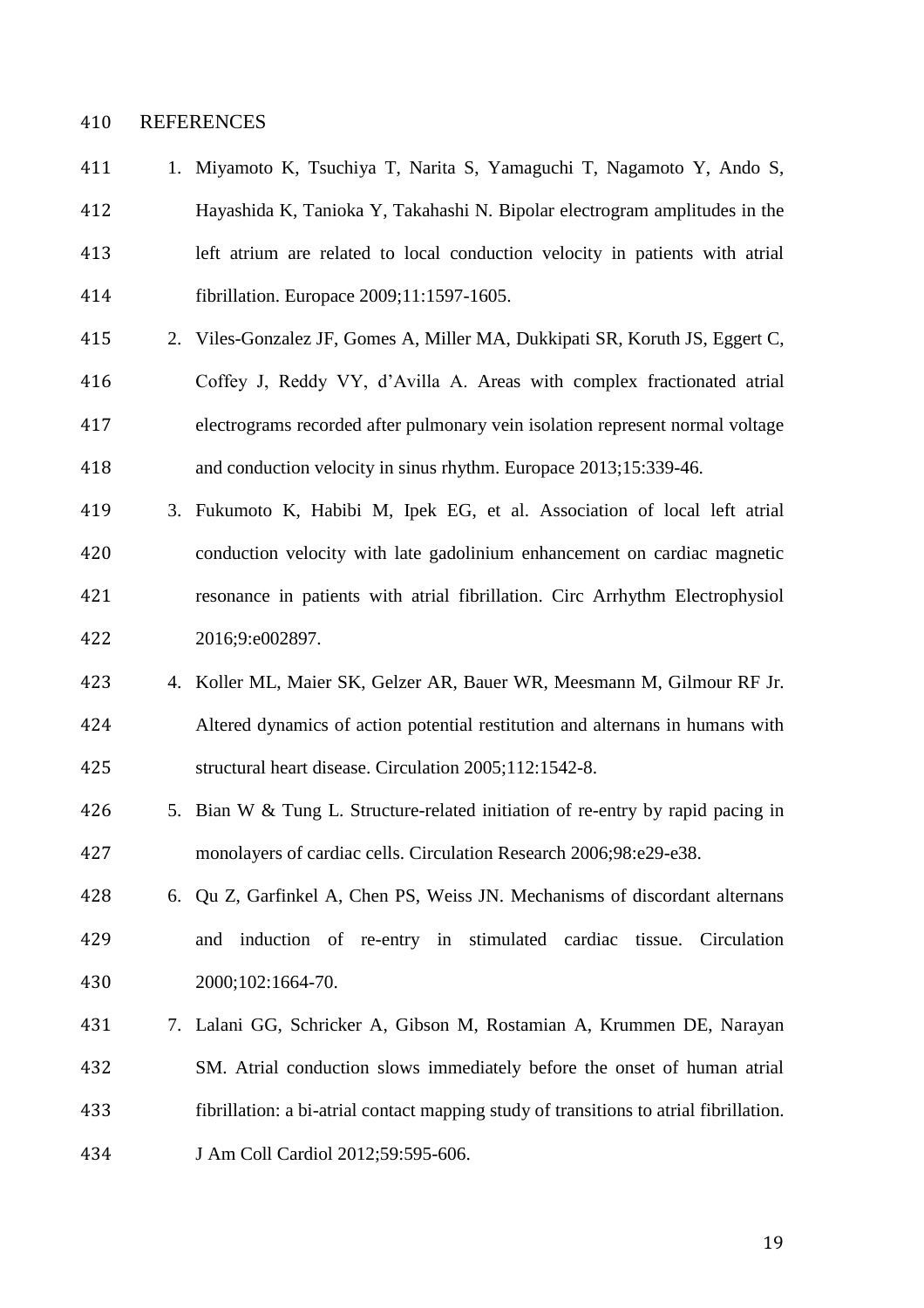- 8. Schricker AA, Lalani GG, Krummen DE, Rappel WJ, Narayan SM. Human atrial fibrillation initiates via organized rather than disorganized mechanisms. Circ Arrrhythm Electrophysiol 2014;7:816-824.
- 9. Luther V, Qureshi N, Lim PB, Koa-Wing M, Jamil-Copley S, Ng FS, Whinnett Z, Davies DW, Peters NS, Kanagaratnam P, Linton N. Isthmus sites identified by Ripple Mapping are usually anatomically stable: A novel method to guide atrial substrate ablation? J Cardiovasc Electrophysiol 2018;29:404- 411.
- 10. Luther V, Sikkel M, Bennet N, et al. Visualizing localized reentry with ultra- high density mapping in iatrogenic atrial tachycardia: beware of pseudo-reentry. Circ Arrhythm Electorphysiol 2017.pii: e004724.
- 11. Daoud EG. Zeidan Z, Hummel JD, Weiss R, Houmsse M, Augostini R, Kalbfleisch SJ. Identification of repetitive activation patterns using novel computational analysis of multielectrode recordings during atrial fibrillation and flutter in humans. JACC Clin Electrophysiol 2017;3:207-216.
- 12. Honarbakhsh S, Schilling RJ, Dhillon G, Ullah W, Keating E, Providencia R, Chow A, Earley MJ, Hunter RJ. A novel mapping system for panoramic mapping of the left atrium: application to detect and characterize localized sources maintaining AF. JACC Clin Electrophysiol 2018;4:124-134.
- 13. Honarbakhsh S, Hunter RJ, Dhillon G, Ullah W, Keating E, Providencia R, Chow A, Earley MJ, Schilling RJ. Validation of a novel mapping system and utility for mapping complex atrial tachycardia. J Cardiovasc Electrophysiol 2018; 29:395-403.
- 14. Sanders P, Morton JB, Davidson NC, Spence SJ, Vohra JK, Sparks PB, Kalman JM. Electrical remodelling of the atria in congestive heart failure: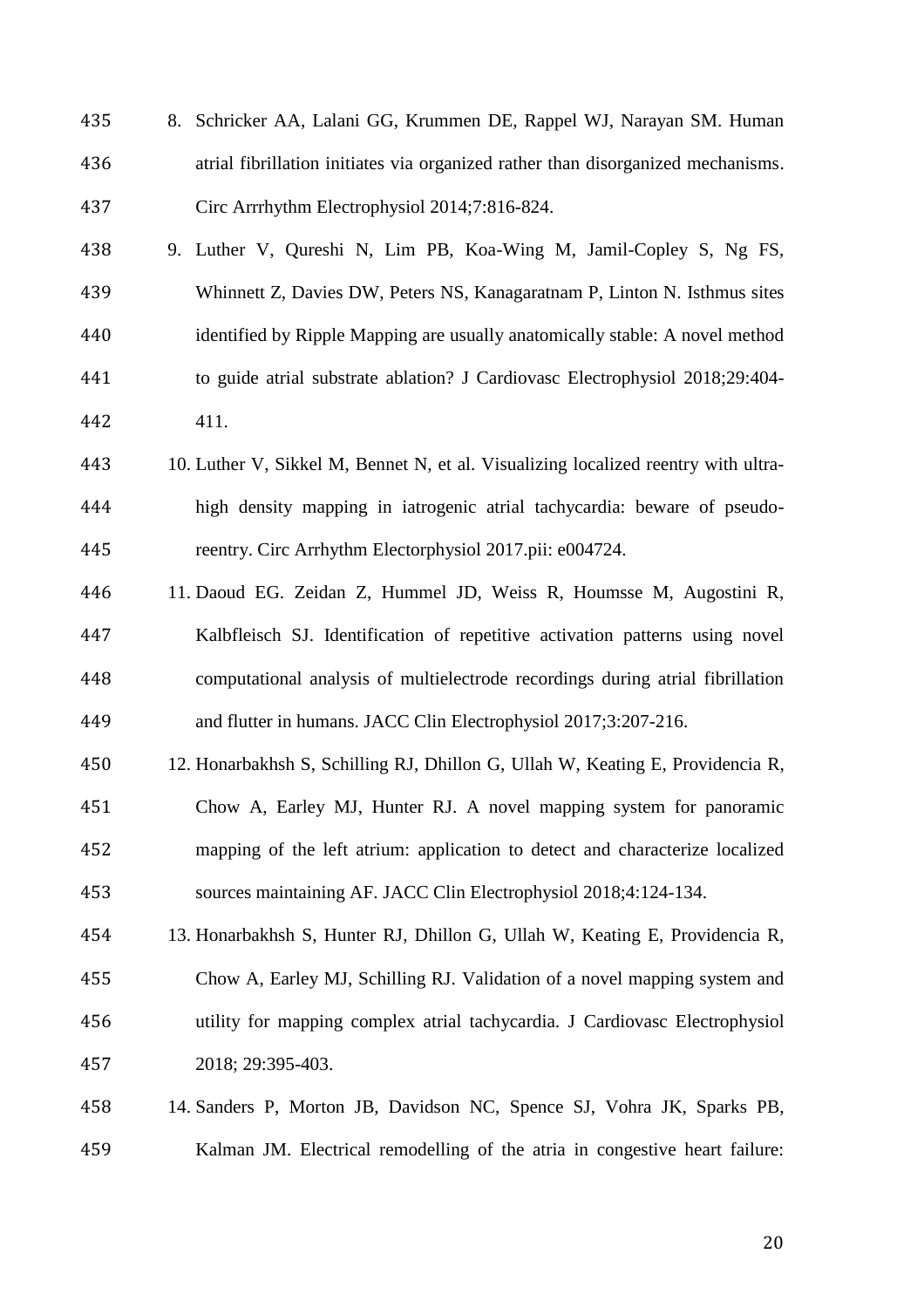electrophysiological and electroanatomic mapping in humans. Circulation 2003;108:1461-8.

- 15. Harrison JL, Jensen HK, Peel SA, et al. Cardiac magnetic resonance and electroanatomical mapping of acute and chronic atrial ablation injury: a histological validation study. Eur Heart J 2014;35:1486-1495.
- 16. Rolf S, Kircher S, Arya A, Eitel C, Sommer P, Richter S, Gaspar T, Bollmann A, Altmann D, Piedra C, Hindricks G, Piorkowski C. Tailored atrial substrate modification based on low-voltage areas in catheter ablation of atrial fibrillation. Circ Arrhythm Electrophysiol 2014;7:825-833.
- 17. Honarbakhsh S, Schilling RJ, Providencia R, Dhillon G, Sawhney V, Martin CA, Keating E, Finlay M, Ahsan S, Chow A, Earley MJ, Hunter RJ. Panoramic atrial mapping with basket catheters: A quantitative analysis to optimize practice, patient selection and catheter choice. J Cardiovasc Electrophysiol 2017;28:1423-1432.
- 18. Laughner J, Shome S, Child N, Shuros A, Neuzil P, Gill J, Wright M. Practical considerations of mapping persistent atrial fibrillation with whole-chamber basket catheters. JACC Clin Electrophysiol 2016;2:55-65.
- 19. Jais P, Matsuo S, Knecht S, Weerasooriya R, Hocini M, Sacher F, Wright M, Nault I, Lellouche N, Klein G, Clementy J, Haissaguerre M. A deductive mapping strategy for atrial tachycardia following atrial fibrillation ablation: importance of localized re-entry. J Cardiovasc Electrophysiol. 2009;20:480- 91.
- 20. O'Neill MD, Wright M, Knecht S, et al. Long-term follow-up of persistent atrial fibrillation ablation using termination as a procedural endpoint. Eur **Heart J** 2009;30:1105-20.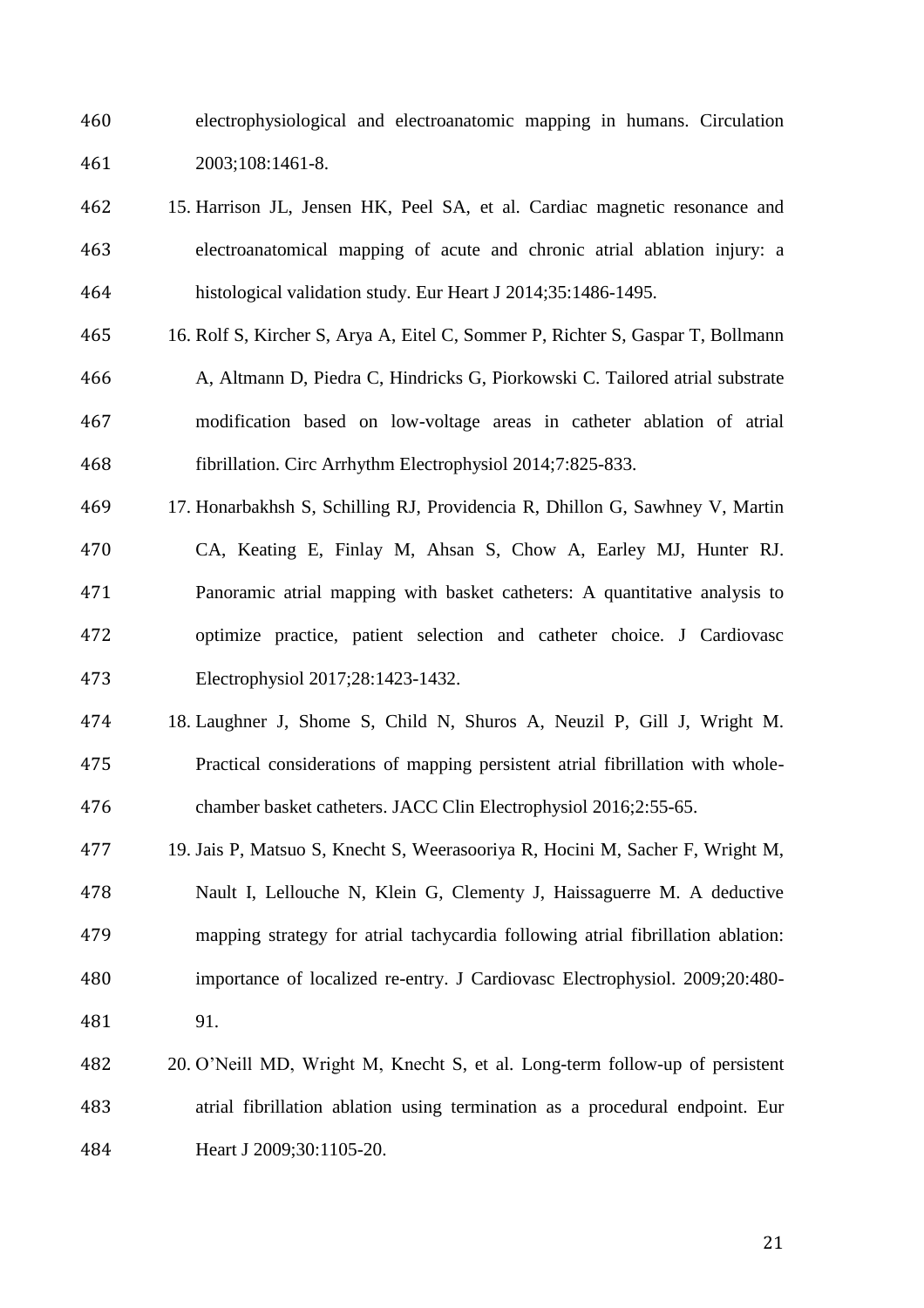- 21. Knecht S, Sohal M, Deisenhofer I, et al. Multicentre evaluation of non- invasive biatrial mapping of persistent atrial fibrillation ablation: the AFACART study. Europace 2017;19:1302-1309.
- 22. Yang G, Yang B, Wei Y, et al. Catheter ablation of nonparoxysmal atrial fibrillation using electrophysiologically guided substrate modification during sinus rhythm after pulmonary vein isolation. Circ Arrhythm Electrophysiol 2016;9:e003382.
- 23. Yagishita A, Gimbel JR, DE Oliveira S, Manyam H, Sparano D, Cakulev I, Mackall J, Arruda M. Long-term outcome of left atrial voltage-guided substrate ablation during atrial fibrillation: A novel adjunctive ablation strategy. J Cardiovasc Electrophysiol 2016 doi: 10.1111/jce.13122.
- 24. Jadidi AS, Lehrmann H, Keyl C, et al. Ablation of persistent atrial fibrillation targeting low-voltage areas with selective activation characteristics. Circ Arrhythm Electrophysiol 2016 doi:10.1161/CIRCEP.115.002962
- 25. Baykaner T, Zaman JAB, Rogers AJ, Navara R, AlHusseini M, Borne RT, Park S, Wang PJ, Krummen DE, Sauer WH, Narayan SM. Spatial relationship of sites for atrial fibrillation drivers and atrial tachycardia in patients with both arrhythmias. Int J Cardiol. 2017;248:188-195.
- 26. Yamashita S, Hooks DA, Shah A, et al. Atrial tachycardias: Cause or effect with ablation of persistent atrial fibrillation? J Cardiovasc Electrophysiol. 2018;29:274-283.
- 27. Marcus GM, Yang Y, Varosy PD, Ordovas K, Tseng ZH, Badhwar N, Lee BK, Lee RJ, Schneiman MM, Olgin JE. Regional left atrial voltage in patients with atrial fibrillation. Heart Rhythm 2007;4;138-44.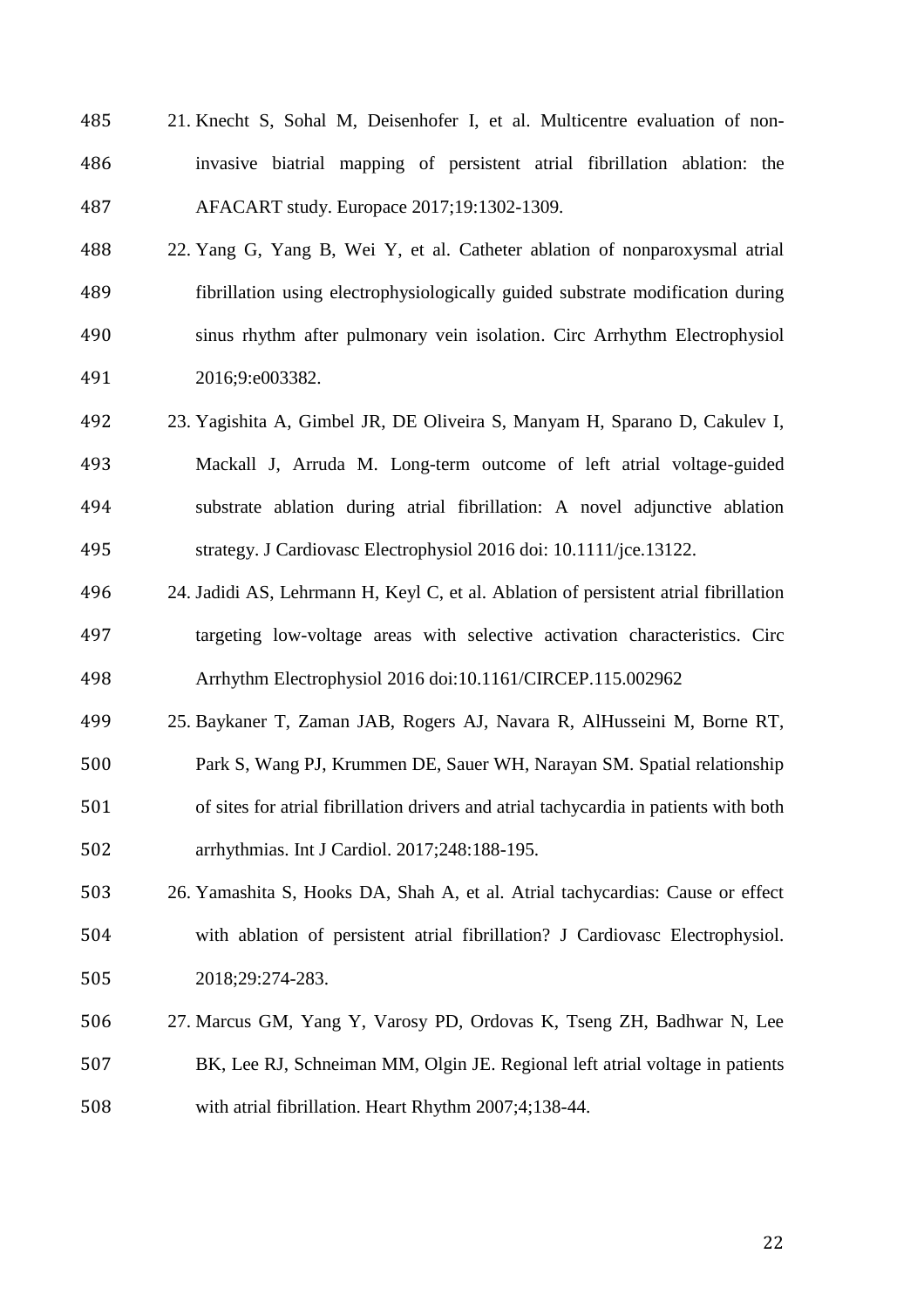- 28. Hunter RJ, Liu Y, Lu Y, Wang W, Schilling RJ. Left atrial wall stress distribution and its relationship to electrophysiologic remodeling in persistent atrial fibrillation. Circ Arrhythm Electrophysiol 2012;5:351-60.
- 29. Burstein B, Comtois P, Michael G, Nishida K, Villeneuve L, Yeh YH, Nattel S. Changes in Connexin expression and the atrial fibrillation substrate in congestive heart failure. Circ Research 2009;105:1213-1222.
- 30. Xie Y, Garfinkel A, Camelliti P, Kohl P, Weiss JN, Qu Z. Effects of fibroblast-myocyte coupling on cardiac conduction and vulnerability to reentry: A computational study. Heart Rhythm 2009;6:1641-9.
- 31. Gerstenfeld EP, Callans DJ, Sauer W, Jacobson J, Marchlinski FE. Re entrant and non-reentrant focal left atrial tachycardia occurs after pulmonary vein isolation. Heart rhythm 2005;2:1195-2002.
- 32. Markides V, Schilling RJ, Ho SY, Chow AW, Davies DW, Peters NS. Characterization of left atrial activation in the intact human heart. Circulation 2003;107:733-9.
- 33. Pashakhanloo F, Herzka D, Ashikaga H, Mori S, Gai N, Bluemke DA, Trayanova NA, McVeigh ER. Myofiber Architecture of the Human Atria as Revealed by Submillimeter Diffusion Tensor Imaging. Circ Arrhythm Electrophysiol. 2016;9:e004133. DOI: 10.1161/ CIRCEP.116.004133.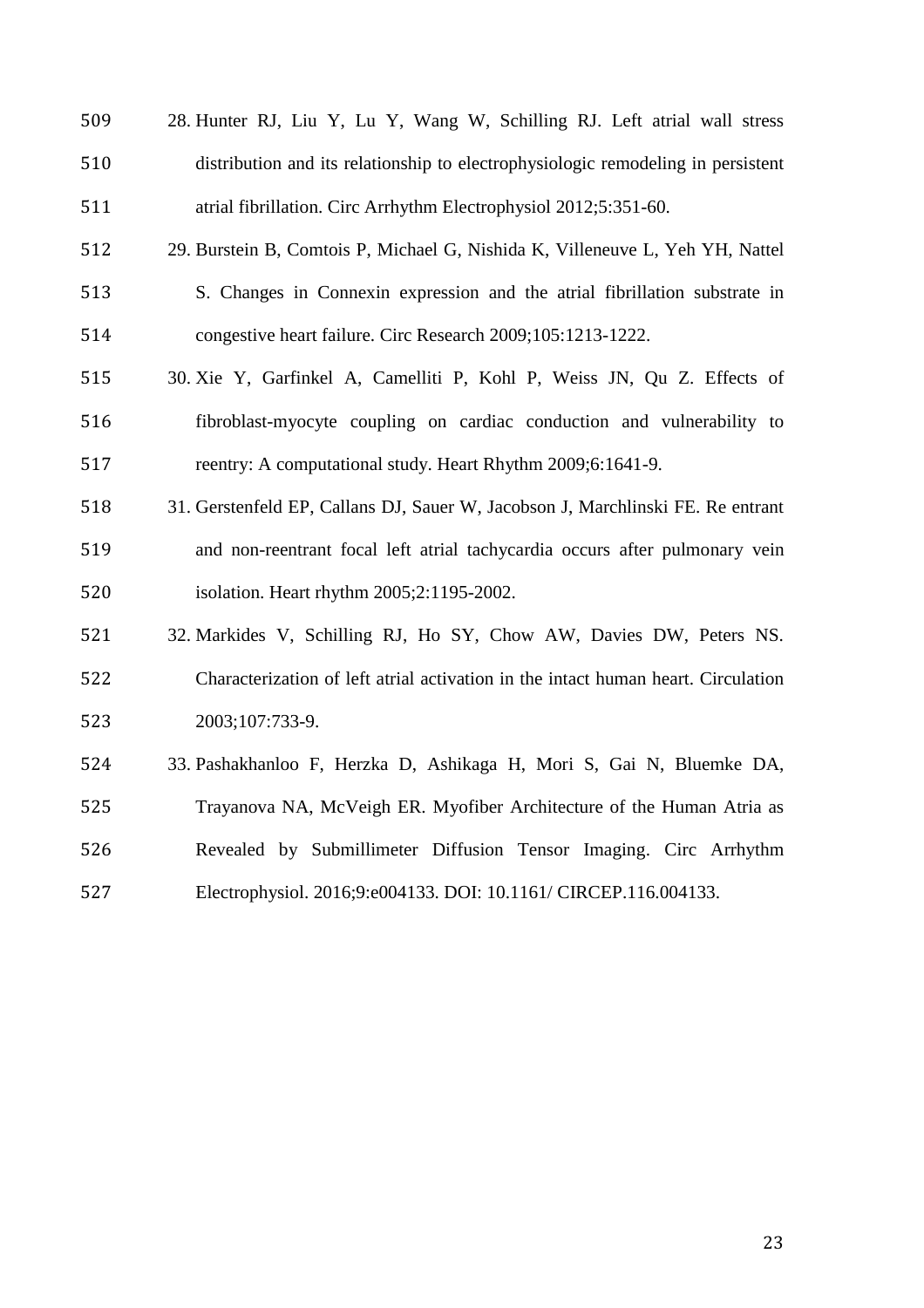# 528 *Table 1- The value of different factors in predicting drivers in AT*

| Each LVZ island                 | <b>AUC</b> | p-value | 95%CI         | Optimal             | <b>Sensitivity</b> | <b>Specificity</b> |
|---------------------------------|------------|---------|---------------|---------------------|--------------------|--------------------|
|                                 |            |         |               | <b>Cutoff value</b> |                    |                    |
| Surface area cm <sup>2</sup>    | 0.51       | 0.34    | $0.34 - 0.69$ | 3.2                 | 0.74               | 0.64               |
| Mean bipolar voltage mV         | 0.84       | < 0.001 | $0.72 - 0.96$ | 0.30                | 0.90               | 0.65               |
| SD of mean bipolar voltage mV   | 0.50       | 0.99    | $0.32 - 0.68$ | 0.14                | 0.54               | 0.52               |
| $CV^*$ at 600ms m/s             | 0.75       | 0.002   | $0.64 - 0.94$ | 1.21                | 0.74               | 0.74               |
| % CV measurements               | 0.84       | < 0.001 | 0.71-0.98     | 19.1                | 0.82               | 0.93               |
| demonstrating $RDT CV$ slowing  |            |         |               |                     |                    |                    |
| % CV change in RD CV            | 0.87       | < 0.001 | 0.74-0.98     | 56.3                | 0.84               | 0.94               |
| slowing sites                   |            |         |               |                     |                    |                    |
| <i>*CV</i> -conduction velocity |            | 530     |               |                     |                    |                    |
| <sup>T</sup> RD-rate-dependent  |            | 531     |               |                     |                    |                    |
|                                 |            | 532     |               |                     |                    |                    |